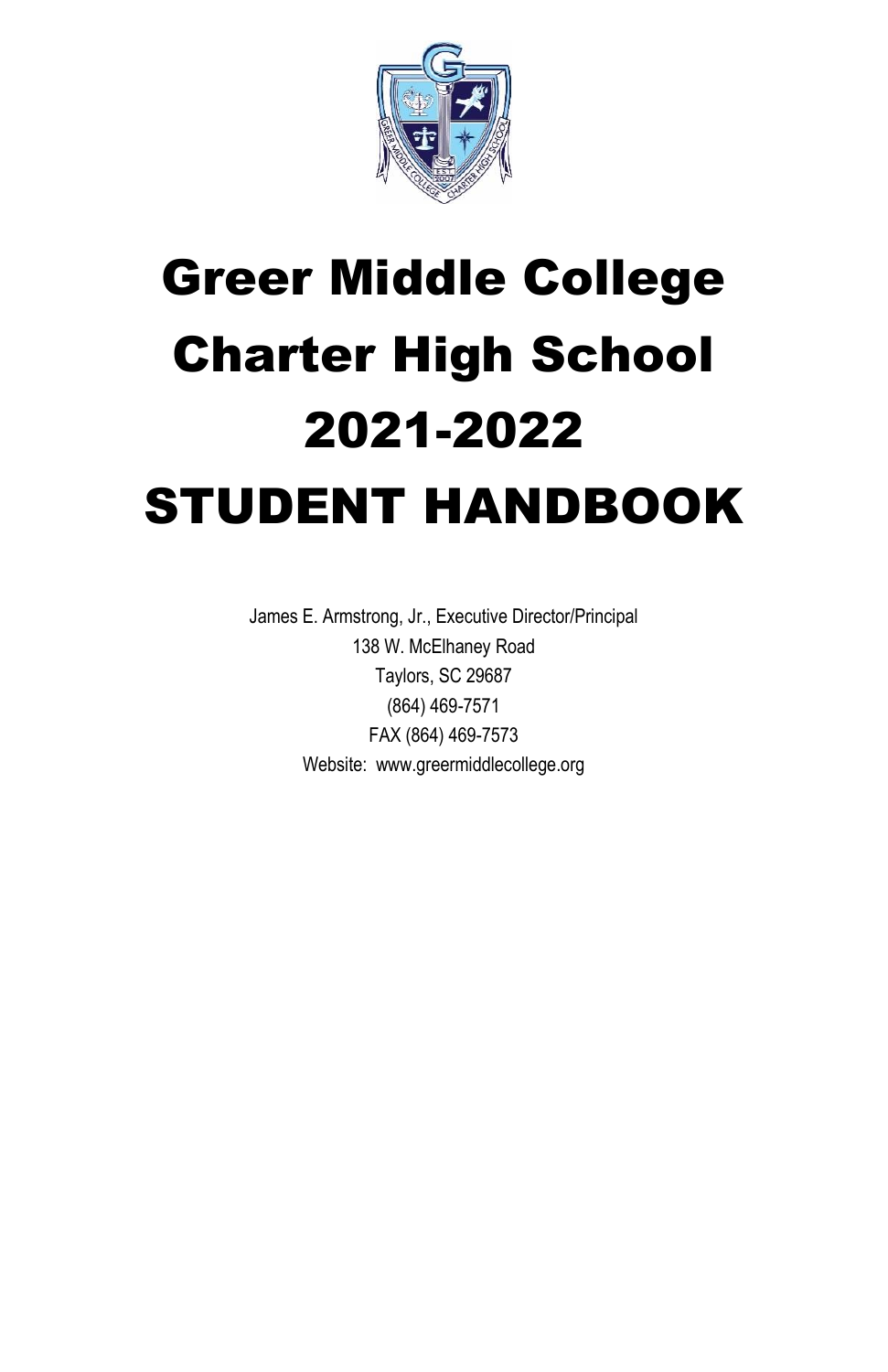## **CONTENTS**

- **Principal's Message**
- **Overview**
- **Honor Code/Statement of Understanding**
- **Academic Dishonesty**
- **Dress Code**
- **Tardies**
- **Student Parking/Driving**
- **Off-Limits Areas**
- **•** Bullying Policy
- **Discipline Referral Matrix**
- **Cell Phone/Mobile Electronic Devices**
- **Search and Seizure**
- **Arrival/Dismissal**
- **Attendance**
- **Grade Classification**
- **Uniform Late Work Policy**
- **Textbooks**
- **Computer Use**
- **Field Trips**
- **GTC Eligibility and Fees**
- **Graduation Requirements/Grading**
- **Graduation Honors Requirements**
- **Office Hours**
- **Announcements/Communication**
- **Senior Information/Student Records**
- **Testing**
- **Emergency Procedures/Inclement Weather/e-Learning**
- **Medications/Health Room**
- **Mental Health Services**
- **Service Animals**
- **Food Service/Student Debt/Fundraising**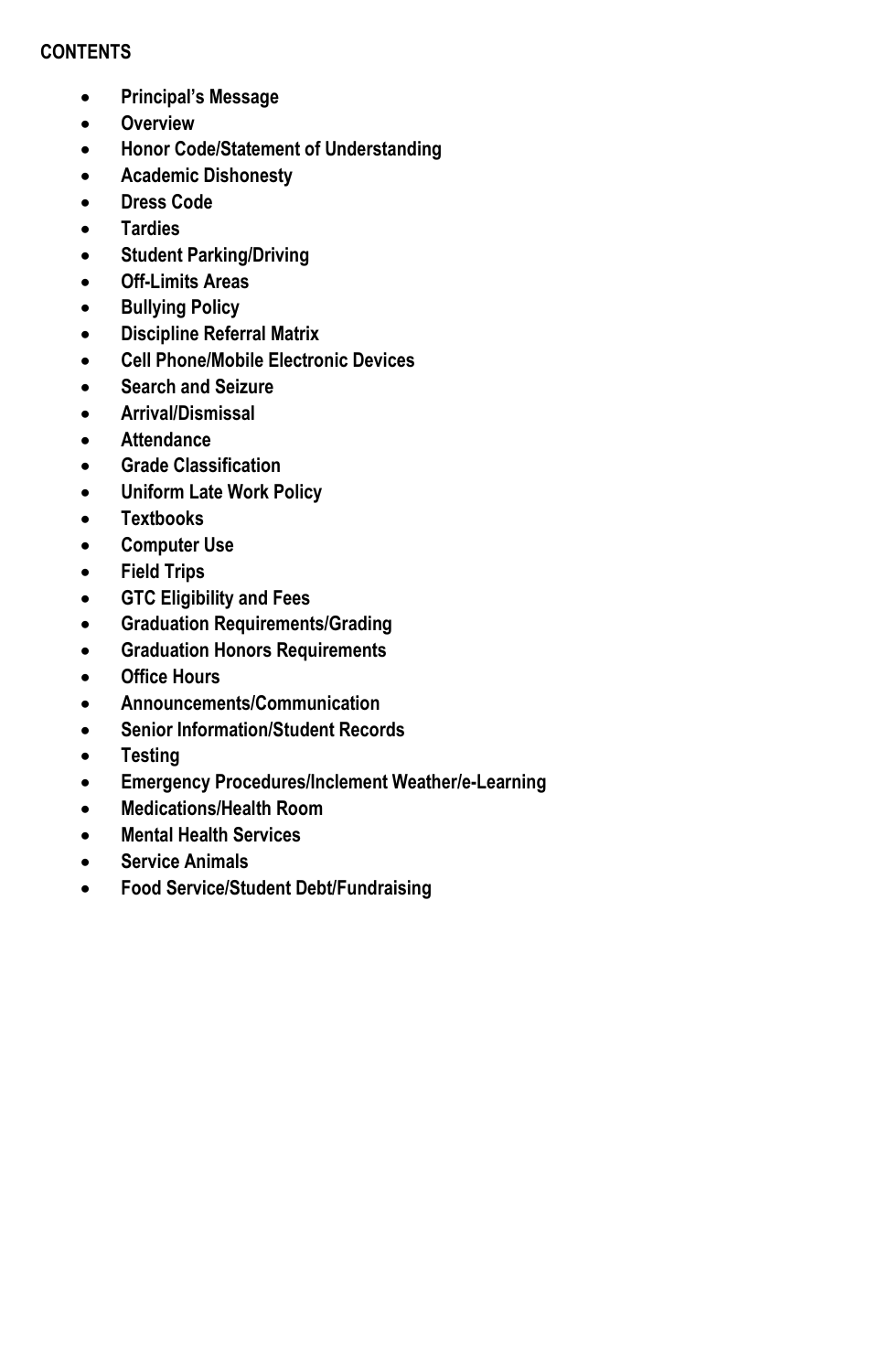## **Principal's Message**

On behalf of the faculty and staff of Greer Middle College Charter High School, I would like to take this time to welcome you to the 2021-2022 school year. This promises to be an exciting year as we get a **fresh start** to making GMC the best high school in South Carolina.

We have included in this agenda some general information about our school that will give you the tools necessary to advance through GMC. In addition, this agenda includes a monthly calendar where a student may write class assignments or make note of important dates. Please treat this agenda as an important document and aid to help throughout the school year.

Our hope is that you are well rested and you get off to a great, **fresh start** in what we believe will be a fantastic school year.

*James E. Armstrong, Jr.,* Executive Director/Principal

## **Overview**

A Greer Middle College (GMC) student accepts academic rigor as the main focus of high school, expects to attend college for training or a degree, has reached the maturity and skills level required to begin taking college courses, has reached a developmental level that allows independent work, and seeks the challenge to learn and to grow.

GMC is "Where the future begins" because of the possibilities available to its students. Located on the Benson campus of Greenville Technical College, this high school occupies a unique position in Greenville County. The students of GMC are able to use facilities on any of the Greenville Technical College (GTC) campuses as well as enroll in the College's classes.

With the combination of academic rigor and technical courses, GMC produces students who are capable of meeting the demands of other academic institutions and/or the workplace. GMC students become valued contributors to the community and their school by volunteering their time and energy. Each student must complete fifty hours of community service each school year. Our students' contributions make great things happen at Greer Middle College and in the community.

# Steps for Student Success

To be successful, GMC students must:

- Believe in themselves.
- Promptly seek assistance from any faculty, staff, or administration when necessary.
- Prepare for classes and bring all necessary materials to class.
- Ask for help. Each student is a member of a team that is working for success.
- Get involved in student government, athletics, and other school sponsored organizations and activities.

# CODE OF RESPECT AND RESPONSIBILITY

As a student at Greer Middle College, I pledge my best efforts to respect other people, my school, and myself. I further pledge to work to my potential, to be responsible for my own behavior, and to act in caring compassionate ways both in and beyond the classroom.

**SIGNATURE: \_\_\_\_\_\_\_\_\_\_\_\_\_\_\_\_\_\_\_\_\_\_\_\_\_\_\_\_\_\_\_\_\_\_\_\_\_\_\_\_\_\_\_\_\_\_\_\_**

# GMC HIGH SCHOOL HONOR CODE

## PRFAMBL<sub>F</sub>

As members of the GMC community, we share a commitment of honor and integrity. We value those things that are right and decent; we reject any behavior that fails to meet those standards. Therefore, any act of academic dishonesty will not be tolerated.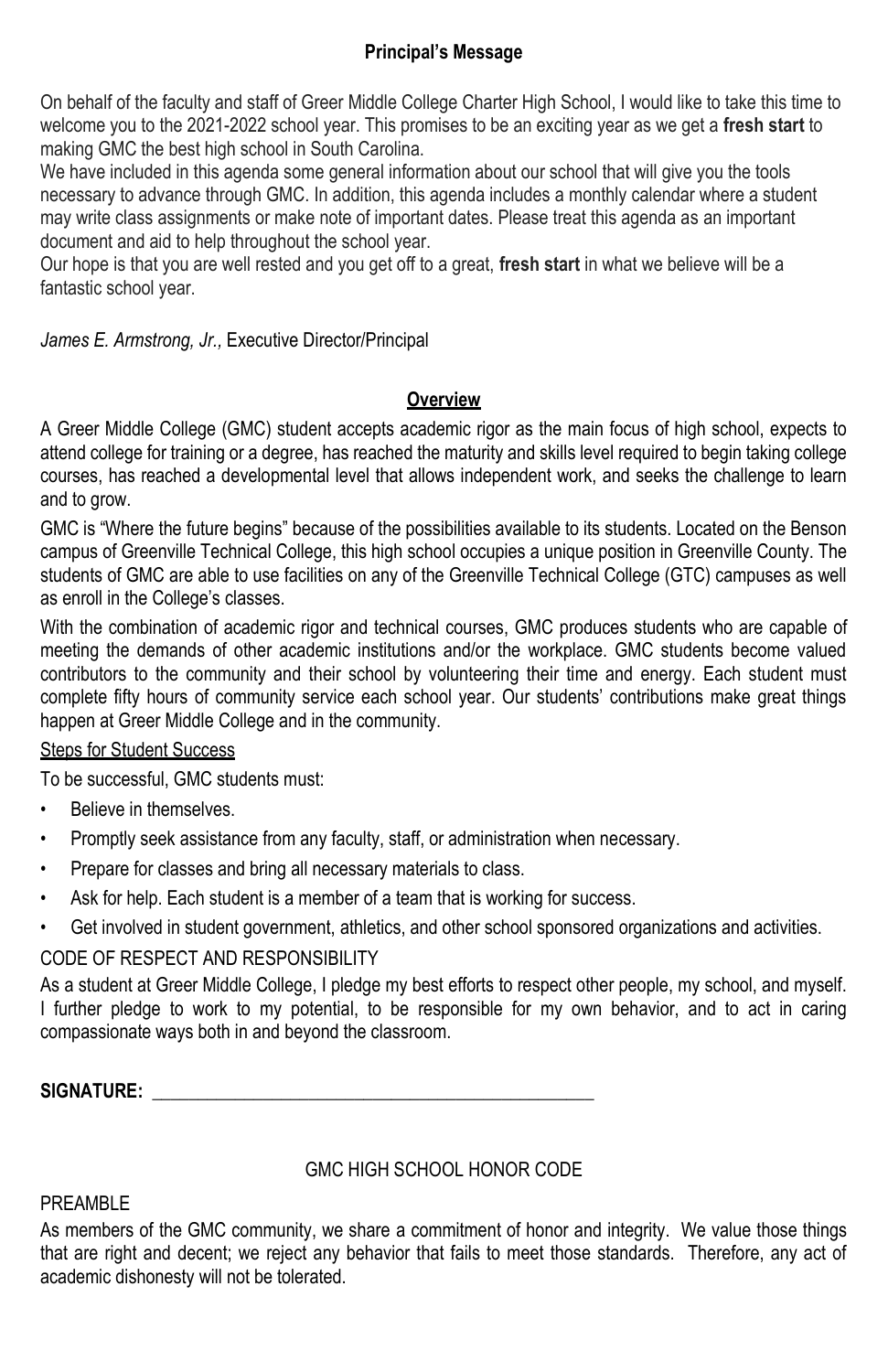## CITIZENSHIP EXPECTATIONS FOR STUDENTS

- 1. To cooperate with all faculty, staff members, and peers
- 2. To conduct themselves as good citizens
- 3. To work hard and study in all classes

## STATEMENT OF UNDERSTANDING

## *As a student at GMC, I understand the expectations of the school's Honor Code; I acknowledge the rules regarding academic integrity and realize the serious consequences of my violation of those rules.*

**Signature: \_\_\_\_\_\_\_\_\_\_\_\_\_\_\_\_\_\_\_\_\_\_\_\_\_\_\_\_\_\_\_\_\_\_\_\_\_\_\_\_\_\_\_\_\_\_\_\_**

## **DISCIPLINE**

An atmosphere of mutual respect between students and teachers is most conducive to good discipline. The general responsibility of discipline rests with the faculty. All faculty members have the authority and are expected to correct misconduct during any part of the school day or at any school function. Interpretation of discipline policy is at the discretion of the administrative team.

## STUDENTS' RIGHTS

When accused of an offense a student will be given;

- 1. oral or written notice of the charges; and if disputed,
- 2. will be given an explanation of the evidence
- 3. will be given an opportunity to present his version.

## **DISCLAIMER**

This handbook nor any part of it should be construed as a contract itself. The handbook is not intended to be comprehensive and none of its provisions should be interpreted as superseding the code of conduct set forth by the GMC Charter. It is to serve as a guide for the students, parents, and faculty of GMC. The school reserves the right to make changes or exception to statements in this handbook. All stakeholders will be notified of any changes when and if they are made and posted to the on-line version. **Final interpretation of all school rules and regulations is left to the administration of the school.**

## **CODE OF CONDUCT**

All teachers have been given the authority and responsibility to insure compliance with properly adopted rules and regulations, even though violations may occur outside the classroom. Teachers may and should take appropriate action wherever they find a violation on the school grounds. The administration reserves the right to determine the appropriateness of behavior and dress. Authority to suspend students is prescribed by South Carolina Law.

## **STUDENT PICK UP AND DROP OFF**

**For safety and supervision purposes students are to be picked up/dropped off in the front of the school ONLY.** Please do not drop off students in the student parking lot. Please pass this information along to whomever may be dropping off or picking up GMC students.

**VISITORS: All visitors** must have permission from the administration, sign in at the main office, and be issued a visitor's tag. Unauthorized visitors are subject to trespassing charges.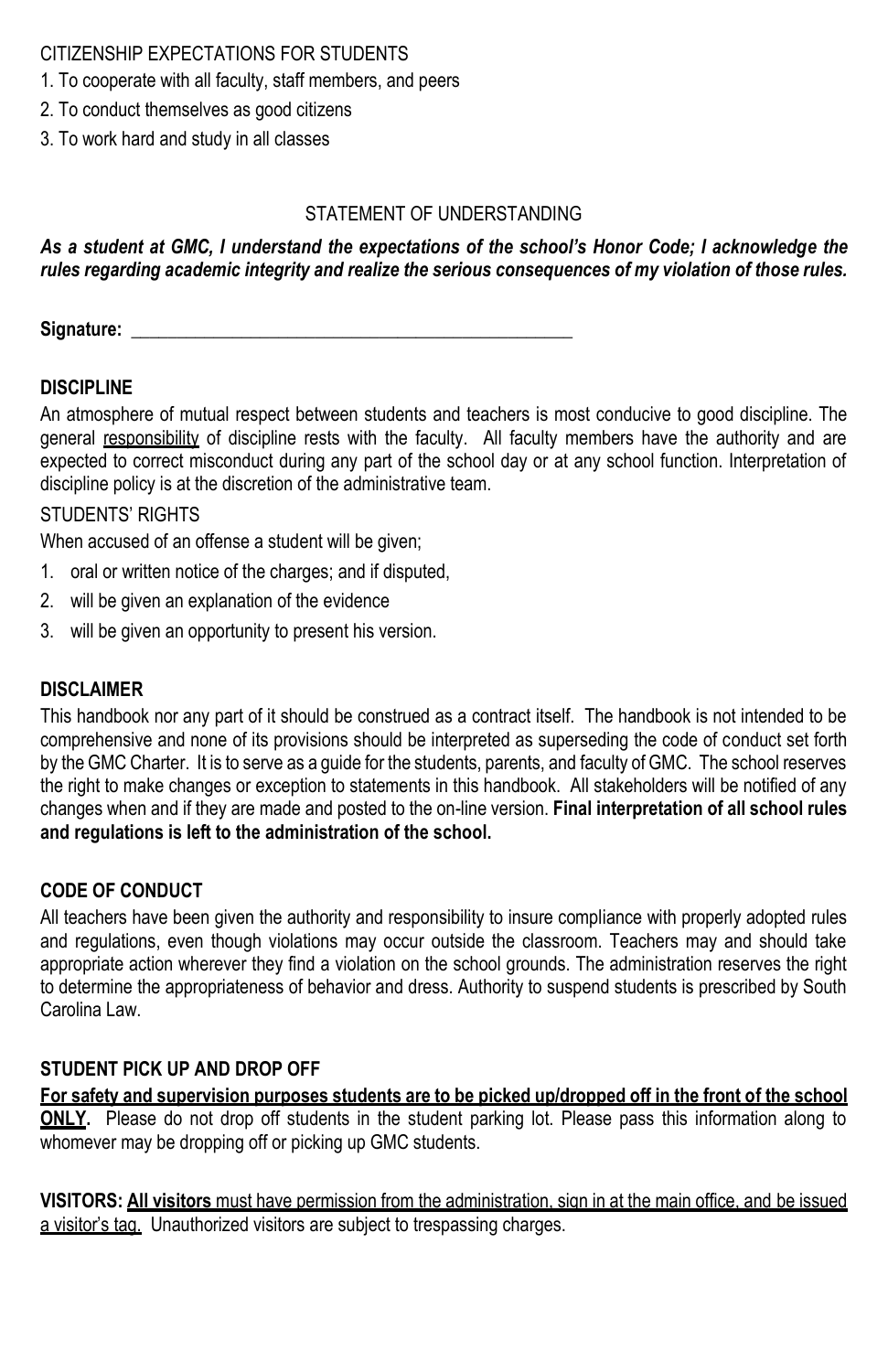# **Academic Dishonesty (consequences are listed in the discipline matrix)**

# A. Cheating on Exams and Tests

- 1. Copying from others' homework, class work, or any other assignment for which a grade is given.
- 2. Having or using notes, formulas, or other information in a programmable calculator or any other electronic device without clear permission from the teacher.
- 3. Having or using a cell phone, smart watch, laptop, or any other communication device to send or receive information without permission from the teacher.
- 4. Taking an exam for another student or allowing this to be done.
- 5. Giving or receiving information about all or part of an exam, including, but not limited to answers.
- 6. Having or using a "cheat sheet" without specific permission from the teacher.
- 7. Changing a graded assignment and resubmitting for a better grade unless given permission by the teacher.
- 8. Completing a test in class while answers are being discussed and submitting the test as one's own work.
- 9. Working together on a take-home test unless specifically given permission to do so.
- 10. Sharing test materials with other students without permission from the teacher.
- 11. Copying and pasting from the Internet.

# B. Plagiarism in papers and assignments

- 1. Copying any assignment meant to be individual work or allowing one's paper to be copied. Giving or getting improper assistance on an assignment meant to be individual work.
- 2. Including in any assignment turned in for credit any materials not based on one's own research and writing. This includes, but is not limited to using the services of a commercial term paper company or the Internet, and/or using the services of another student.
- 3. Failing to cite quoted or paraphrased material.
- 4. Making up data or citing nonexistent sources.

# C. Other forms of Academic Dishonesty

- 1. Changing one's grade, such as by tampering with computer records including report cards and progress reports.
- 2. Deceiving a teacher or making up a false reason or excuse to get special consideration on an exam or an extension for an exam, assignment, or paper.
- 3. Forging a signature (for a graded assignment).
- 4. Facilitating academic dishonesty by knowingly helping another violate any part of this code.

# **GMC DRESS CODE**

## **\*GMC Administration reserves the right of final interpretation of the dress code. Consequences are not appealable.**

A detailed description of required dress for GMC students includes the following:

- 1. All clothes must be neat and without rips, tears, or holes; including at the hem (NO cut-off's).
- 2. **Shorts and Pants**:
	- a. **Color choices**: khaki or black in a "khaki" material.
	- b. **Shorts and skirts:** no shorter than 3" above the top of the knee.
	- c. **Pants**: must fit at the waist and not drag the ground.
	- d. **Prohibited:** leggings, athletic pants/shorts, joggers, sweatpants, any type of jean fabric (denim) short/pants, overalls, and jumpers.
- 3. **Shirts**: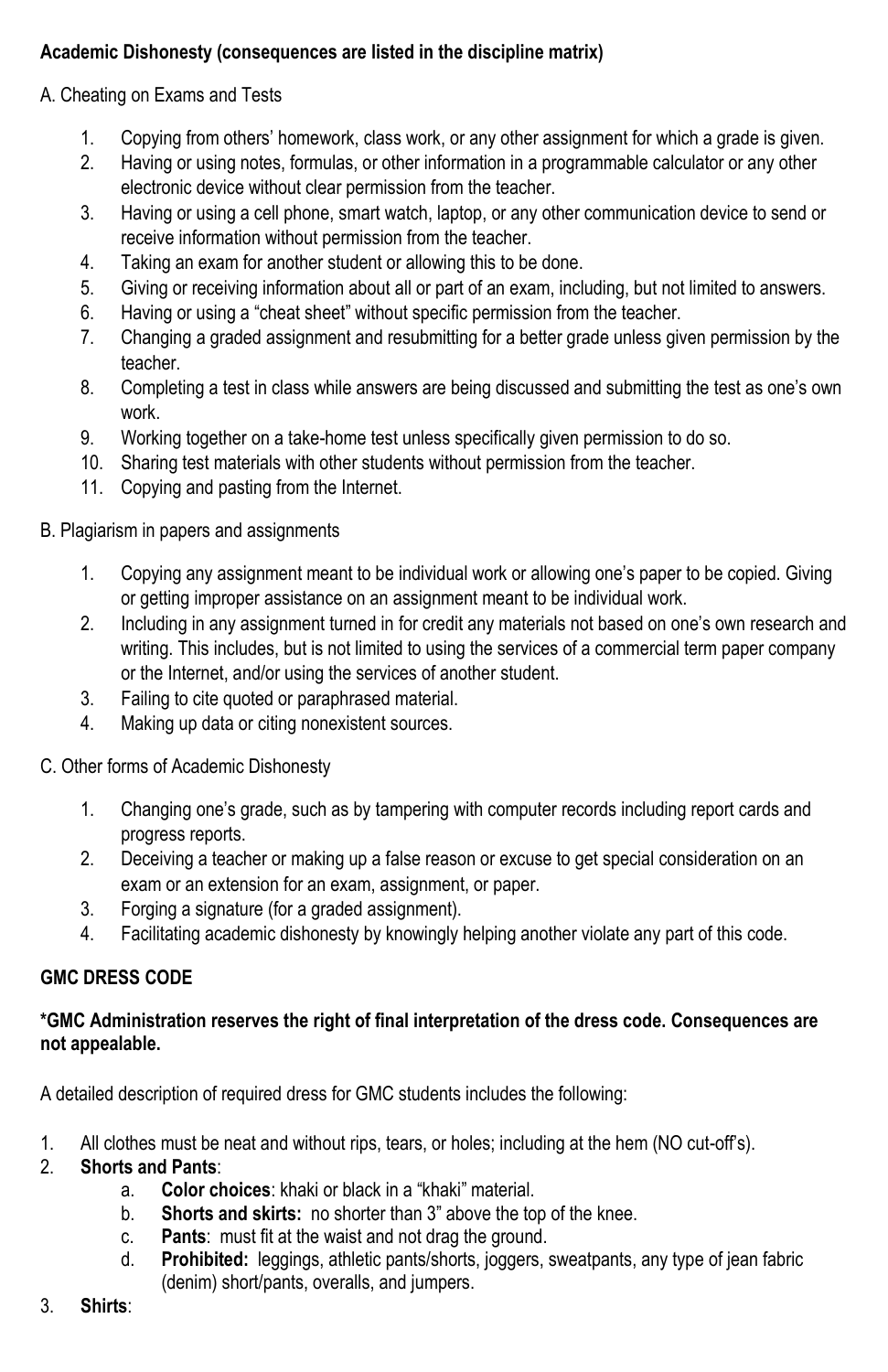- a. **Color choices:** plain solid navy, black, light blue or white golf/polo shirts with a collar and short or long sleeves.
- b. **Other specifications:** one small logo may be present on the shirt. Shirttails must be tucked in at all times for all students. If a shirttail does not remain tucked in when hands are raised, the shirt is too short.

# 4. **Jackets and Sweaters**:

- a. **Color choices:** plain solid navy, black, light blue or white.
- b. **Other specifications:** one small logo may be present on the outerwear, and sleeves must be <sup>3</sup>/<sub>4</sub> or longer. Denim jackets of any color are NOT allowed.

# 5. **Hoodies and Sweatshirts**:

- a. **Specifications:** OFFICIAL GMC hoodies or OFFICIAL GMC sweatshirts are approved outerwear. "Official GMC" gear is outerwear purchased from GMC (athletics or a schoolsponsored fundraiser) or a school-approved vendor, such as Land's End.
- b. **Other specifications:** No other garments outside of the two descriptions above may be worn over the polo. Vests, short-sleeve tops, trench coats, long-sleeve T's, hoodies or sweatshirts, etc., that are NOT OFFICIAL GMC gear are a violation of the GMC dress code.
- 6. Footwear is to be worn at all times.
- 7. Facial jewelry other than the ears must be stud only. Spiked bracelets or necklaces and chains are prohibited.
- 8. Head-coverings are unacceptable inside buildings. No bandanas or rags.
- 9. **Students are to be in uniform at all times while on any part of the GMC or GTC campuses.** This includes any other event requested or required by school officials (such as SLCs, etc.).
- 10. Any other personal appearance issue(s) that are deemed as a distraction to learning OR are outside the parameters of the representation of a GMC student will also be considered a violation of the dress code.

## **\*GMC Administration reserves the right of final interpretation of the dress code. Consequences are not appealable.**

# **2020-2021 GMC DRESS DOWN DAY CODE**

On a GMC Dress Down Fundraiser Day, participating students may pay to dress down. All of the above GMC Dress Code rules apply in addition to these exceptions:

- 1. All clothes must be neat and without rips, tears, or holes.
- 2. **Shorts and Pants**:
	- a. **Color choices**: khaki or black pants or blue jeans.
	- b. **Shorts and skirts:** no shorter than 3" above the top of the knee.
	- c. **Pants**: must fit at the waist and not drag the ground.
	- d. **Prohibited:** leggings, athletic pants/shorts, joggers, sweatpants, overalls, and jumpers.
- 3. **Shirts:** if a shirttail does not remain at the waist when hands are raised, the shirt is too short.
- 4. Any other personal appearance issue(s) that are deemed as a distraction to learning OR are outside the parameters of the representation of a GMC student will also be considered a violation of the dress code.

## **\*GMC Administration reserves the right of final interpretation of the dress code. Consequences are not appealable.**

Dress Code Violation Consequences:

Students out of dress code may be asked to correct their attire AND be assigned the following consequences:

- 1<sup>st</sup> offense: 30 min After School Detention (ASD)
- 2<sup>nd</sup> offense: 60 min ASD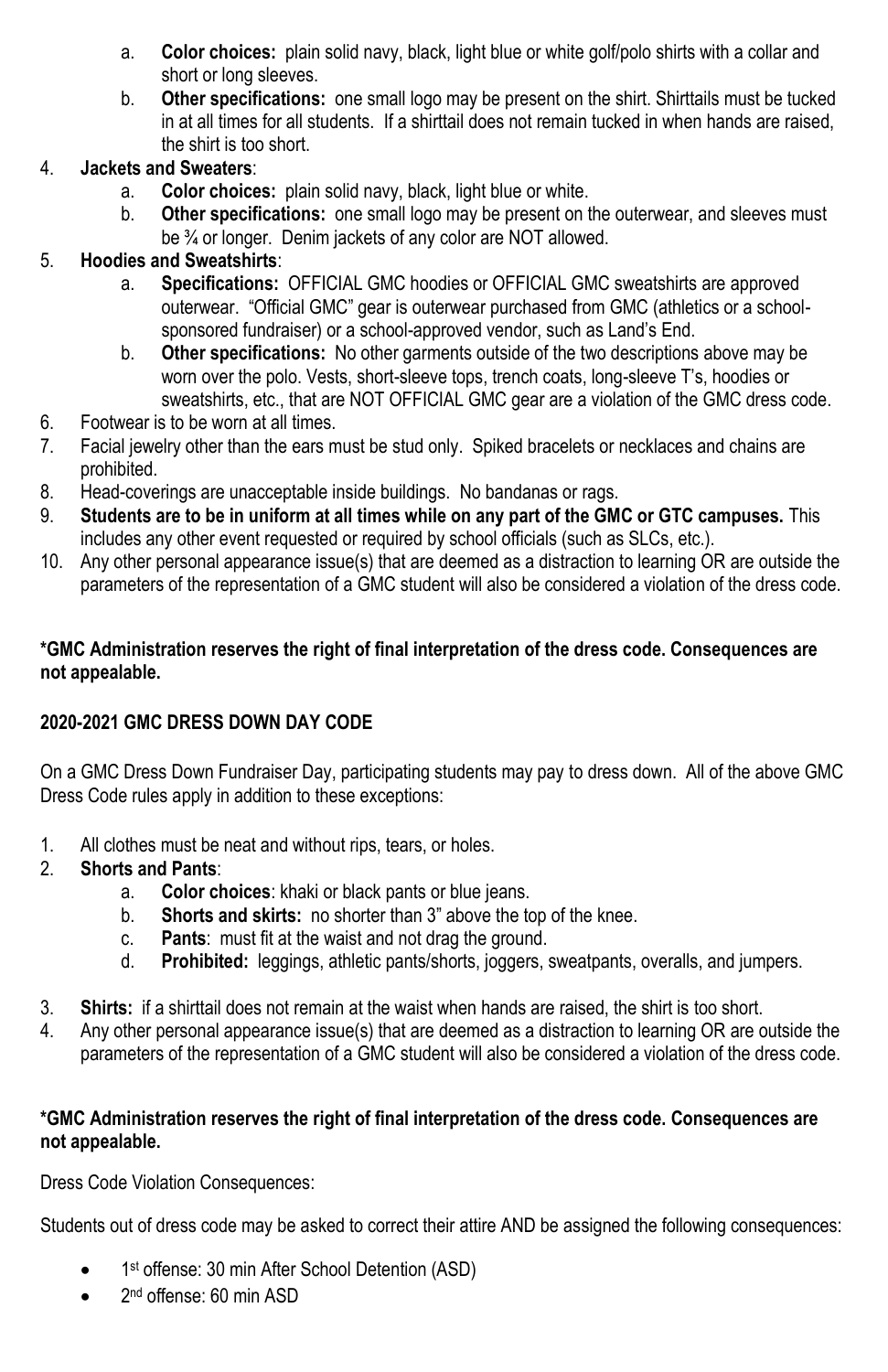- 3<sup>rd</sup> offense: 2 hour Saturday Detention. Student MAY have certain attire privileges revoked. (No Short/Skirts for remainder of the semester.)
- $\bullet$  4<sup>th</sup> + offense: 4 hour Saturday Detention.

# **Tardies**

Tardies are defined as a student being 10 or less minutes late to class without permission or a pass. More than 10 minutes late may be interpreted as cutting class. More than 45 minutes late and the student will be given an unexcused absence.

Tardies to 1st block (handled by the office; restarts each semester):

- 1<sup>st</sup> 3<sup>rd</sup>: Parent notified via PowerSchool
- $\bullet$  4<sup>th</sup>: 30 min ASD
- $\bullet$  5<sup>th</sup>: 60 min ASD
- 6<sup>th</sup>: 2 hour Saturday Detention
- 7<sup>th</sup>+: 4 hour Saturday Detention

Tardies to  $2^{nd}$ ,  $3^{rd}$ , or  $4^{th}$  block classes (handled by the classroom teacher; restarts each semester):

- 1<sup>st</sup> 3<sup>rd</sup>: Teacher Notifies Parent (TNP)
- 4<sup>th</sup>: Teacher assigns 30 min ASD
- $\bullet$  5<sup>th</sup>+: Referral to office

## **Student Parking Lot/Driving on Campus**

Driving to school is a privilege. An application for student parking permission must be completed at the beginning of each school year along with paying the \$25 fee. Parking permits purchased AFTER spring break are \$10. Violations of the following regulations will result in disciplinary referrals (see discipline matrix). Repeated failure to abide by GMC parking regulations may result in the revocation of the driving privilege. Any student who drives must display a current parking decal from GMC. Students with classes at OTHER Greenville Tech campuses must obtain a second parking sticker from GTC. **The GTCPD has legal jurisdiction in the GMC parking lot and will enforce parking and other laws as they see fit. They will also be notified by GMC administration in the event of any accident or legal incident.** 

- 1. Students must park only in the designated lot for GMC students. Students are not allowed to park in any GTC, GMC faculty or GMC visitor area or spaces.
- 2. Student's vehicles must have the GMC parking decal displayed in the rear exterior windshield, in the lower, driver's side corner. Student must park in space as he or she enters. Student cannot drive through a space.
- 3. Students are not allowed to enter campus unless it is a school day or they have permission from a GMC faculty member.
- 4. Students must park within marked spaces.
- 5. Students should exit their vehicle upon parking. Students are NOT to remain in their vehicles or in the parking lot after arriving to school.
- 6. No loud or inappropriate music.
- 7. Any and all parking lots are off-limits areas during school hours.
- 8. No student should leave campus without following the procedures, including signing out in the main office.
- 9. Items in student's vehicles (tobacco, drugs, weapons, etc.) are subject to punishment as possession under the Discipline Referral Matrix.
- 10. Posted speed limits must be obeyed.
- 11. No reckless driving.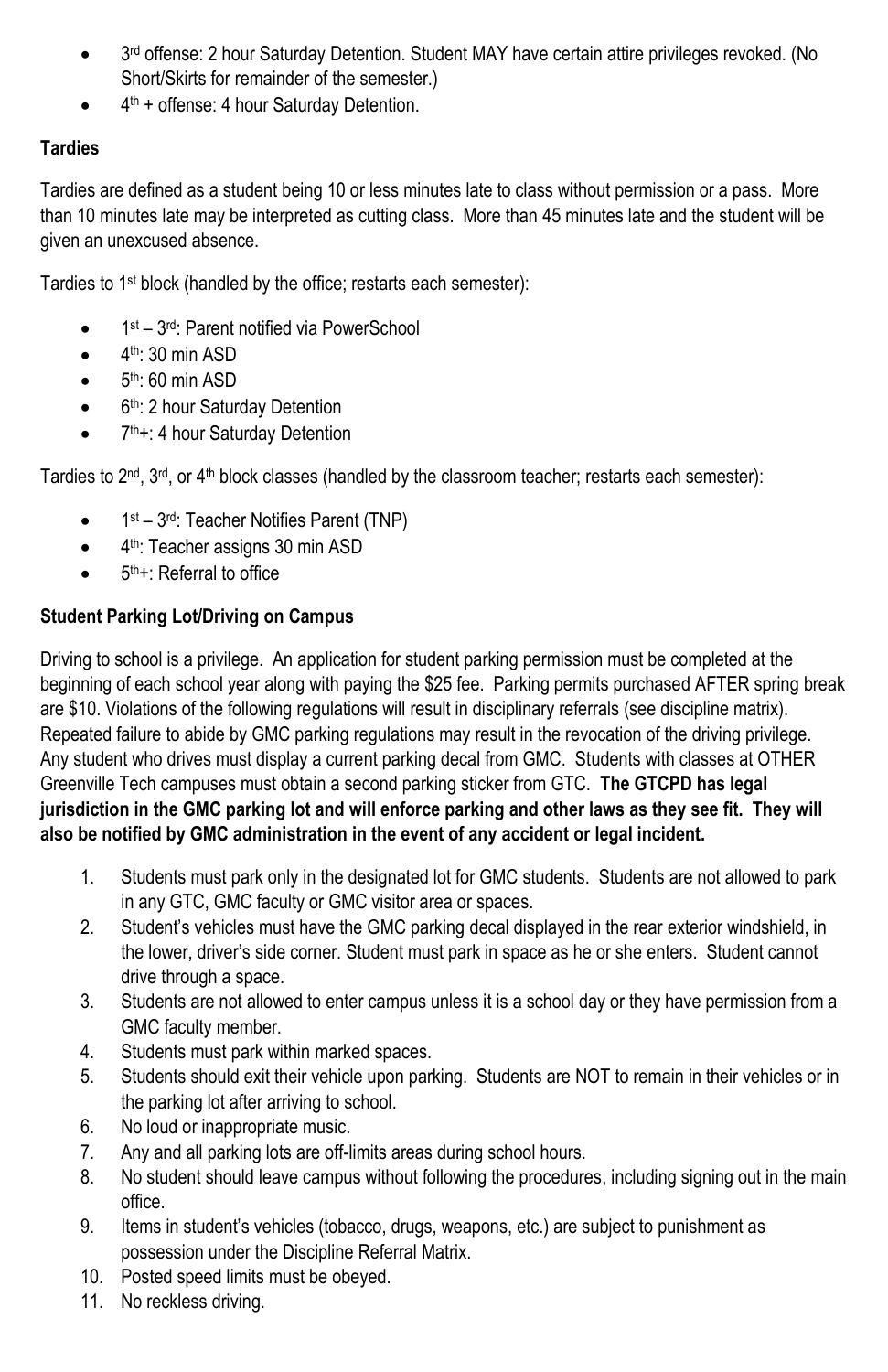## **Off-Limits Areas**

Students are not allowed in any off-limits area without specific permission from a GMC faculty member. See the discipline referral matrix for consequences. The off-limits areas are (but are not limited to) the following:

| All parking lots                      | Faculty workrooms, offices, and restrooms |
|---------------------------------------|-------------------------------------------|
| Remote areas of campus, including the | Loitering in stairwells                   |
| nature trail.                         |                                           |
| The elevators                         | The balcony                               |
| Storage Rooms                         |                                           |

# **OUT OF CLASS PASSES**

Hallway passes are given at the discretion of each teacher. Student name, destination, time out and time back to class must be indicated for each use.

## **BULLYING**

A person is bullied when he or she is exposed, repeatedly and over time, to negative actions on the part of one or more other persons, and he or she has difficulty defending himself or herself. This definition includes three important components:

- 1. Bullying is aggressive behavior that involves unwanted, negative actions.
- 2. Bullying involves a pattern of behavior repeated over time.
- 3. Bullying involves an imbalance of power or strength.

(http://www.violencepreventionworks.org/public/recognizing\_bullying.page)

This includes cyberbullying, which is the use of cell phones, instant messaging, email, chat rooms, or social networking sites including, but not limited to, Facebook, Instagram, SnapChat, and Twitter that is reasonably perceived to have been used to exhibit bullying behavior.

Any student who believes he/she has been subjected to harassment, intimidation, or bullying may file an oral or written complaint with the administration. Reports by students or employees may be made anonymously, although disciplinary action may not be taken against any person solely on the basis of an anonymous report. The administration will determine whether an alleged act constitutes a violation of this policy. Reports of violations and complaints will be promptly investigated. The administration will address the results of any violations and complaints including corrective or disciplinary action to be taken.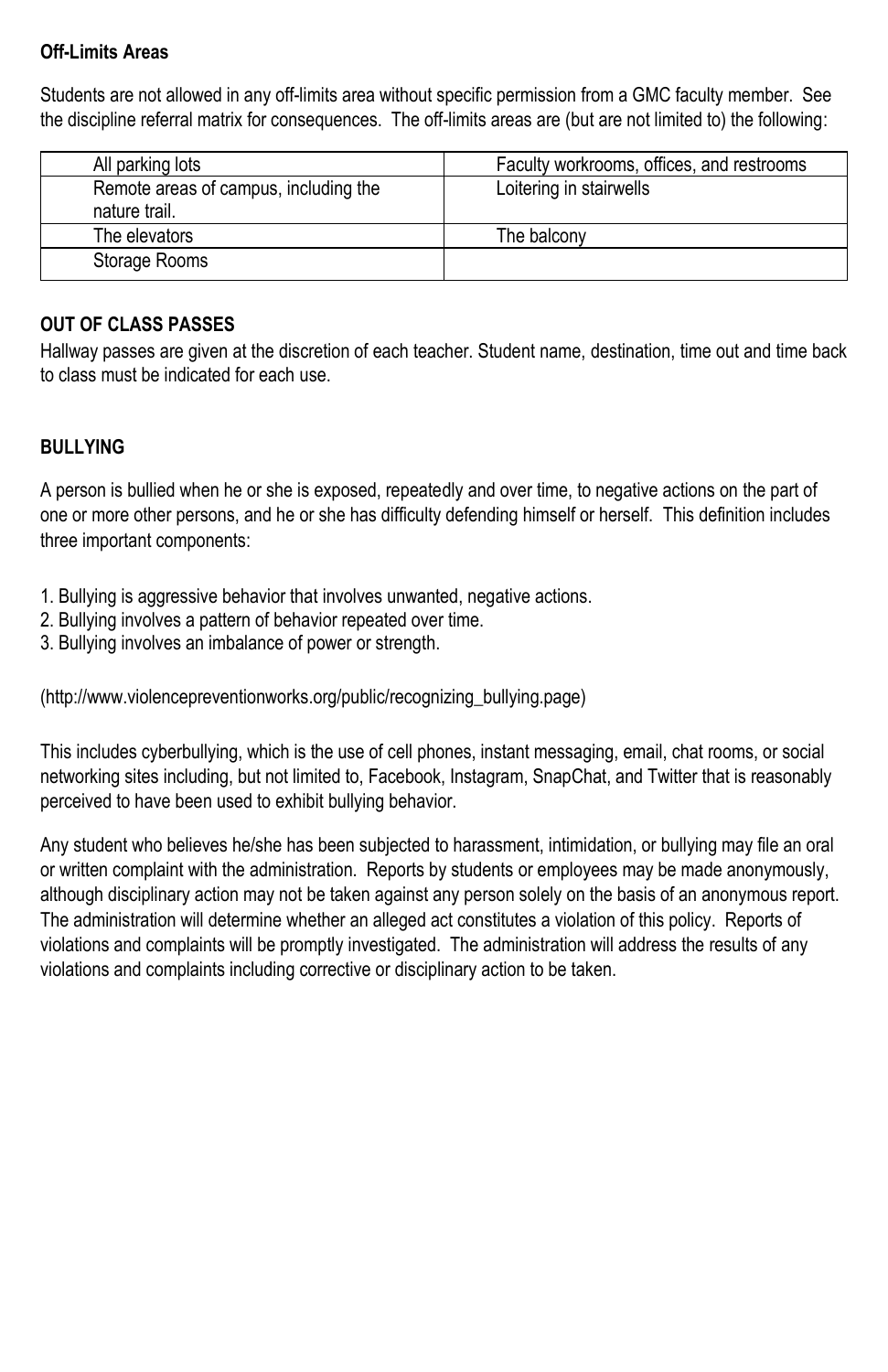## **Discipline Referral Matrix**

Teachers are expected to apply sanctions in the classroom for minor misbehavior and/or disruptions prior to submitting a discipline referral. The listed behaviors and subsequent consequences below will be used as the major guide by the administration for processing discipline referrals that are submitted by faculty.

|                                                                                                                                       | 1st Offense                                                                                                                  | 2nd<br><b>Offense</b>                                                                                                                                               | 3rd Offense                                                                                                                                                   | 4th Offense                                                                                                                                                    |
|---------------------------------------------------------------------------------------------------------------------------------------|------------------------------------------------------------------------------------------------------------------------------|---------------------------------------------------------------------------------------------------------------------------------------------------------------------|---------------------------------------------------------------------------------------------------------------------------------------------------------------|----------------------------------------------------------------------------------------------------------------------------------------------------------------|
| Academic<br>Dishonesty/Cheating/Plagiaris<br>m<br>*Possible consequences for<br>inappropriate behavior online<br>during e-Learning.   | TNP; 60 min ASD;<br>resubmit assignment<br>for 70% credit<br>(teacher MAY adjust<br>assessment and/or<br>rubric as needed)   | TNP;<br>Saturday<br>Detention;<br>resubmit<br>assignmen<br>t for 50%<br>credit<br>(teacher<br><b>MAY</b><br>adjust<br>assessme<br>nt and/or<br>rubric as<br>needed) | TNP; Saturday<br>Detention:<br>student<br>receives a<br>score of Zero<br>for assignment                                                                       | Admin<br><b>Discretion</b>                                                                                                                                     |
| Inappropriate<br>Use/Misuse/Abuse of<br>Technology (hardware and/or<br>software) at school, including<br>personal electronic devices. | 30 min ASD; 1 Day<br>loss of access to<br>technology, including<br>personal electronic<br>devices, during the<br>school day. | 60 min<br>ASD; 3<br>Day loss of<br>access to<br>technology<br>, including<br>personal<br>electronic<br>devices.<br>during the<br>school<br>day.                     | 2 hour<br>Saturday<br>Detention; 5<br>Day loss of<br>access to<br>technology,<br>including<br>personal<br>electronic<br>devices.<br>during the<br>school day. | 4 hour<br>Saturday<br>Detention;<br>10 Day loss<br>of access to<br>technology,<br>including<br>personal<br>electronic<br>devices.<br>during the<br>school day. |
| <b>Vandalism/Destruction of</b><br><b>School Property/Pranks</b>                                                                      | 30 min ASD and<br>restitution                                                                                                | 60 min<br>ASD and<br>restitution                                                                                                                                    | 2 hour Sat.<br>Detention<br>ASD's and<br>restitution                                                                                                          | 4 hour<br>Saturday<br>Detention<br>and<br>restitution                                                                                                          |
| <b>Public Display of Affection</b>                                                                                                    | 30 min ASD                                                                                                                   | 60 min<br><b>ASD</b>                                                                                                                                                | 2 hour Sat.<br>Detention                                                                                                                                      | 4 hour<br>Saturday<br>Detention                                                                                                                                |
| <b>Disrupting Class/School</b><br><b>Function</b>                                                                                     | 30 min ASD                                                                                                                   | 60 min<br><b>ASD</b>                                                                                                                                                | 2 hour Sat.<br>Detention                                                                                                                                      | 4 hour<br>Saturday<br>Detention                                                                                                                                |
| <b>Failure to Follow Instructions</b><br>of Faculty                                                                                   | 30 min ASD                                                                                                                   | 60 min<br><b>ASD</b>                                                                                                                                                | 2 hour Sat.<br>Detention                                                                                                                                      | 4 hour<br>Saturday<br>Detention                                                                                                                                |
| Forgery/Lying                                                                                                                         | 30 min ASD                                                                                                                   | 60 min<br><b>ASD</b>                                                                                                                                                | 2 hour Sat.<br>Detention                                                                                                                                      | $\overline{4}$ hour<br>Saturday<br>Detention                                                                                                                   |
| <b>Failure/Refusal to Give Name</b>                                                                                                   | 30 min ASD                                                                                                                   | 60 min<br><b>ASD</b>                                                                                                                                                | 2 hour Sat.<br>Detention                                                                                                                                      | 4 hour<br>Saturday<br>Detention                                                                                                                                |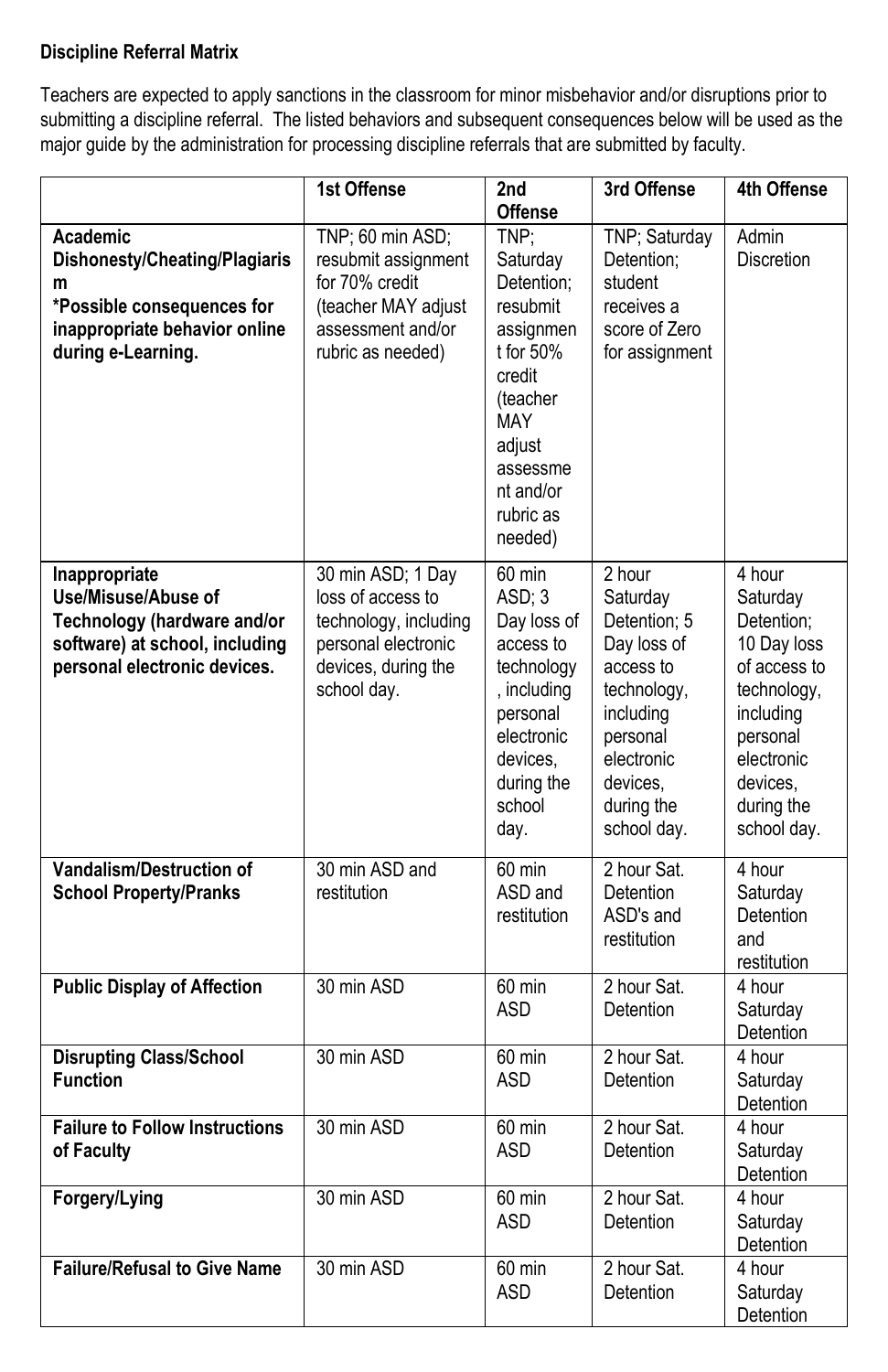| <b>Disrespect</b>                                                                                       | $\overline{30}$ min ASD                                                   | 60 min<br><b>ASD</b>                 | 2 hour Sat.<br><b>Detention</b>                                                   | 4 hour<br>Saturday<br>Detention                      |
|---------------------------------------------------------------------------------------------------------|---------------------------------------------------------------------------|--------------------------------------|-----------------------------------------------------------------------------------|------------------------------------------------------|
| Being in Off-Limits Areas;<br>More than 1 individual in a<br>restroom stall                             | 30 min ASD                                                                | 60 min<br>ASD                        | 2 hour Sat.<br>Detention                                                          | 4 hour<br>Saturday<br>Detention                      |
| Gambling                                                                                                | 30 min ASD                                                                | 60 min<br><b>ASD</b>                 | 2 hour Sat.<br>Detention                                                          | 4 hour<br>Saturday<br>Detention                      |
| Use of Profanity or profane<br>gesture                                                                  | 30 min ASD                                                                | 60 min<br>ASD                        | 2 hour Sat.<br>Detention                                                          | 4 hour<br>Saturday<br>Detention                      |
| <b>Cutting Class</b>                                                                                    | 60 min ASD                                                                | 2 hour Sat.<br>Detention             | 4 hour<br>Saturday<br>Detention                                                   | <b>OSS</b>                                           |
| <b>Leaving Campus without</b><br>permission                                                             | 60 min ASD                                                                | 2 hour Sat.<br>Detention             | 4 hour<br>Saturday<br>Detention                                                   | $\overline{OSS}$                                     |
| <b>Reckless Driving/Parking Lot</b><br>Violations/Horseplay                                             | 60 min ASD                                                                | 2 hour Sat.<br>Detention             | 4 hour<br>Saturday<br>Detention                                                   | <b>OSS</b>                                           |
| <b>Possession/Use of Tobacco</b><br>and/or Vaping Products<br>and/or Paraphernalia                      | 1 day OSS; CON;<br>NLE.                                                   | 2 days<br>OSS;<br>CON; NLE           | 3 days OSS;<br>CON; NLE                                                           | 5+ days<br>OSS; CON;<br><b>NLE</b>                   |
| <b>Failure to serve detention</b>                                                                       | The next detention,<br>progressing/increasi<br>ng in length each<br>time. |                                      |                                                                                   |                                                      |
| Inappropriate (Aggressive)<br><b>Physical Contact/Unwanted</b><br><b>Touching</b>                       | 1-3 Days OSS; NLE                                                         | 3-5 Days<br>OSS; NLE                 | 5-10 Days<br>OSS; RAP;<br><b>NLE</b>                                              |                                                      |
| <b>Fighting</b>                                                                                         | 3-5 Days OSS; NLE                                                         | 5-10 Days<br>OSS; RAP;<br><b>NLE</b> |                                                                                   |                                                      |
| <b>Minor</b><br>Harassing/Threatening/Pranki<br>ng other Students<br>(Including online/social<br>media) | 60 min ASD                                                                | 2 hour Sat.<br>Detention             | 4 hour<br>Saturday<br>Detention<br>(Possible shift<br>to Bullying<br>Consequence) | OSS (refer to<br><b>Bullying</b><br>consequenc<br>e) |
| <b>Major</b><br>Harassment/Intimidation of<br>another student<br>(Including online/social<br>media)     | 1 Day OSS                                                                 | 2-3 Days<br><b>OSS</b>               | 3-5 Days OSS<br>(refer to<br><b>Bullying</b><br>Consequence<br>s)                 |                                                      |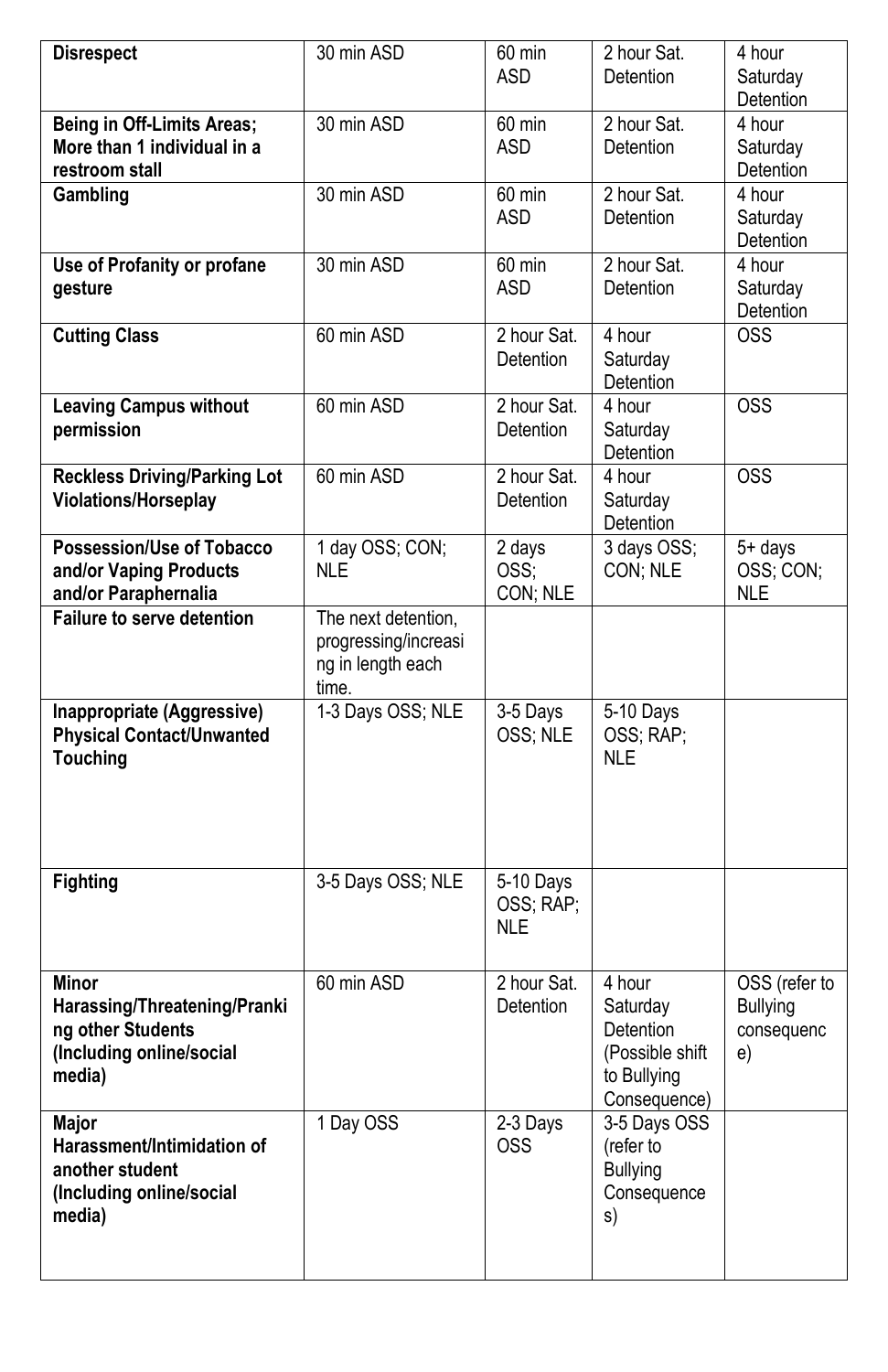| <b>Bullying</b><br>(Including online/social<br>media); Verbal Sexual<br><b>Harassment (Including</b><br>online/social media)                 | 1-3 Days OSS; NLE                                     | 3-5 Days<br>OSS; NLE | 5-10 Days<br>OSS: RAP:<br>NI F     |  |
|----------------------------------------------------------------------------------------------------------------------------------------------|-------------------------------------------------------|----------------------|------------------------------------|--|
| <b>Unauthorized Possession</b><br>and/or use of laser pointers,<br>fireworks, smoke bombs,<br>pepper-style sprays, and/or<br>similar devices | 1-3 Days OSS; CON                                     | 3-5 Days<br>OSS; CON | 5-10 Days<br>OSS; RAP;<br>NLE; CON |  |
| <b>Sexual Act</b>                                                                                                                            | 5-10 Days OSS;<br>RAP; NLE                            |                      |                                    |  |
| <b>Harassing/Using Profanity</b><br>toward/Threatening a faculty<br>member and/or their property                                             | 5-10 Days OSS;<br>RAP: NLE                            |                      |                                    |  |
| Possession and/or Use of<br>alcohol, drugs, drug<br>paraphernalia, controlled<br>substances, and/or<br>medications                           | 5-10 Days OSS;<br>RAP: NLE: CON                       |                      |                                    |  |
| Possession and/or use of<br>weapons or objects that might<br>be interpreted as weapons<br>(SC 16-23-430)                                     | $\overline{5}$ -10 Days OSS;<br>RAP; NLE; CON         |                      |                                    |  |
| Any other behavior deemed<br>inappropriate by GMC<br><b>Administration</b>                                                                   | TBD by GMC<br>Administration based<br>on the behavior |                      |                                    |  |

\*GMC Administration reserves the right to final interpretation of the discipline policy, code, and matrix - including dress code, tardies, and computer/technology misuse. Neither this handbook nor any part of it should be construed as a contract itself. This handbook is not intended to be comprehensive and none of its provisions should be interpreted as superseding the code of conduct set forth by the GMC Charter. It is to serve as a guide for the students, parents, and faculty of GMC. The school reserves the right to make changes or exceptions to statements in this handbook. Out of school suspension and/or expulsion are the **ONLY** appealable consequences.

Discipline Referral Matrix Key

- TNP: Teacher Notify Parent
- ASD: After School Detention (Ms. Allen's room; begins at 3:15 every Tuesday and Thursday)
- SD: Saturday Detention
- OSS: Out of School Suspension (Student is not allowed on campus or at any school function during any part of the date of suspension.)
- NLE: Notify Law Enforcement
- RAP: Recommended for Alternative Placement
- CON: Item(s) confiscated; Parent may pick up at the END of the school year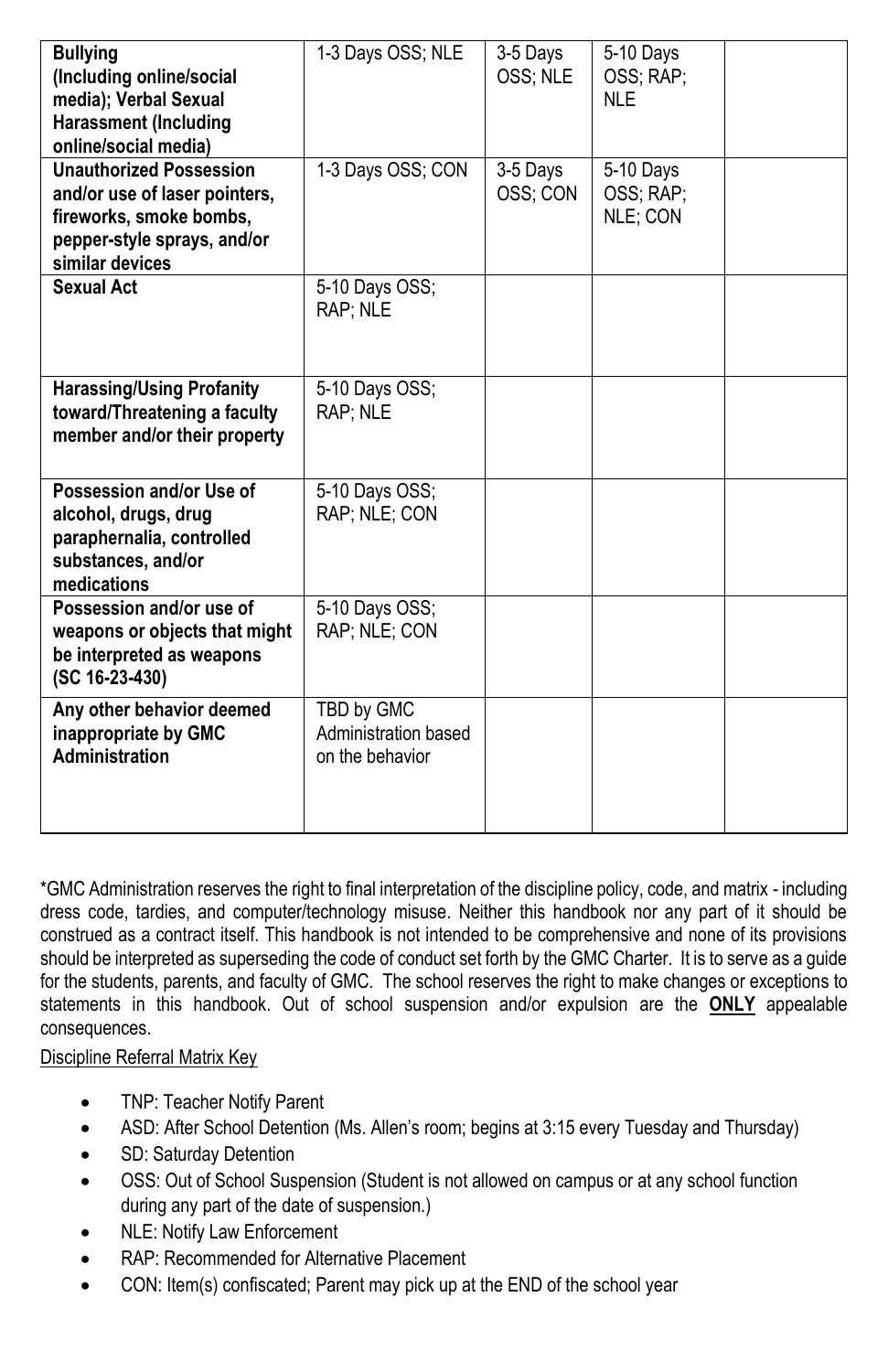## **SEARCH AND SEIZURE**

The school administration has the right to search a student's person and property (including the use of metal detectors, recorded video/audio, and drug dogs if deemed necessary). If there is a reasonable suspicion that drugs, weapons, dangerous or illegal or prohibited items, or stolen goods are likely to be found. (SC 59-63- 1120) Under SC law anyone who comes onto school grounds has been deemed to have consented to a search of their person and property, including vehicles.

# **GUN FREE SCHOOLS ACT**

Any student who possesses, uses, or transfers a firearm on school grounds or at a school-sponsored activity will be recommended for expulsion for one calendar year. A firearm is defined as any weapon (including a starter gun) which will or is designed to or may readily be converted to expel a projectile by the action of an explosive. The term firearm also includes any explosive, incendiary, poison gas, bomb, or grenade. On a case-by-case basis, the SCPCSD Superintendent with the recommendation of the [school leader and/or school board] may modify the one calendar year expulsion recommendation.

## **Cell Phones/Mobile Electronic Devices**

**Cell phones must be powered off and out of sight during instructional time, unless given explicit permission from the teacher.** Cell phones may be used before school, after school, during lunch, and during class changes. Students may use communication devices in offices only with the permission of the staff member present. When in use, cell phones must be in "silent" mode. The camera/video/sound recording functions may not be used without permission from a faculty member. DISTRIBUTION OF RECORDINGS AND/OR PICTURES OF ANY PERSON, THING, AND/OR EVENT ASSOCIATED WITH GREER MIDDLE COLLEGE WITHOUT THE CONSENT OF THE GMC ADMINISTRATION IS **STRICTLY PROHIBITED**. Music or conversations should not be heard by others. This policy is for the user as well as the owner of the phone. Lost or stolen phones will not be the responsibility of GMC. If the policy is violated, the student will be disciplined according to the discipline referral matrix based on the type of misuse of the device.

## **SUBSTITUTE TEACHERS**

A substitute teacher has the same authority as a "regular" teacher and should be treated with respect and courtesy. Any attempts to take advantage of substitutes will result in disciplinary action at the appropriate level.

## **ARRIVAL/DISMISSAL**

Students should not arrive before 7:30 am unless there is a supervised meeting, pre-arranged by a faculty member. General campus supervision is from 7:30 am until 3:20 pm. School starts at 8:00 am and ends at 2:50 pm, Monday through Thursday; student release time on Fridays is 1:30. There are "Skinny Fridays" spread throughout the school year. Students are released at 12:30 pm on "Skinny Fridays." Early dismissals for appointments should be arranged prior to departure. Students may NOT leave campus without permission from their parent AND permission (signing out) from the main office.

In order to ensure the safety of all students, GMC maintains the right to not release students to people who are NOT on their sign-out/emergency contact list. It is the parent's responsibility to ensure that this list is accurate with the school, including court documents with respect to custody or custody restrictions, if applicable.

# **ATTENDANCE**

*Greer Middle College Charter High School has adopted uniform rules to assure that students attend school*  regularly. Each day that students are not in school they are missing valuable instruction. All children are *required to attend a public or private school beginning at age five and continuing until their seventeenth birthday. Students are counted present only when they are actually in school, on homebound, or are present at an activity authorized by the school principal.* **Credit may be denied to students who miss more than**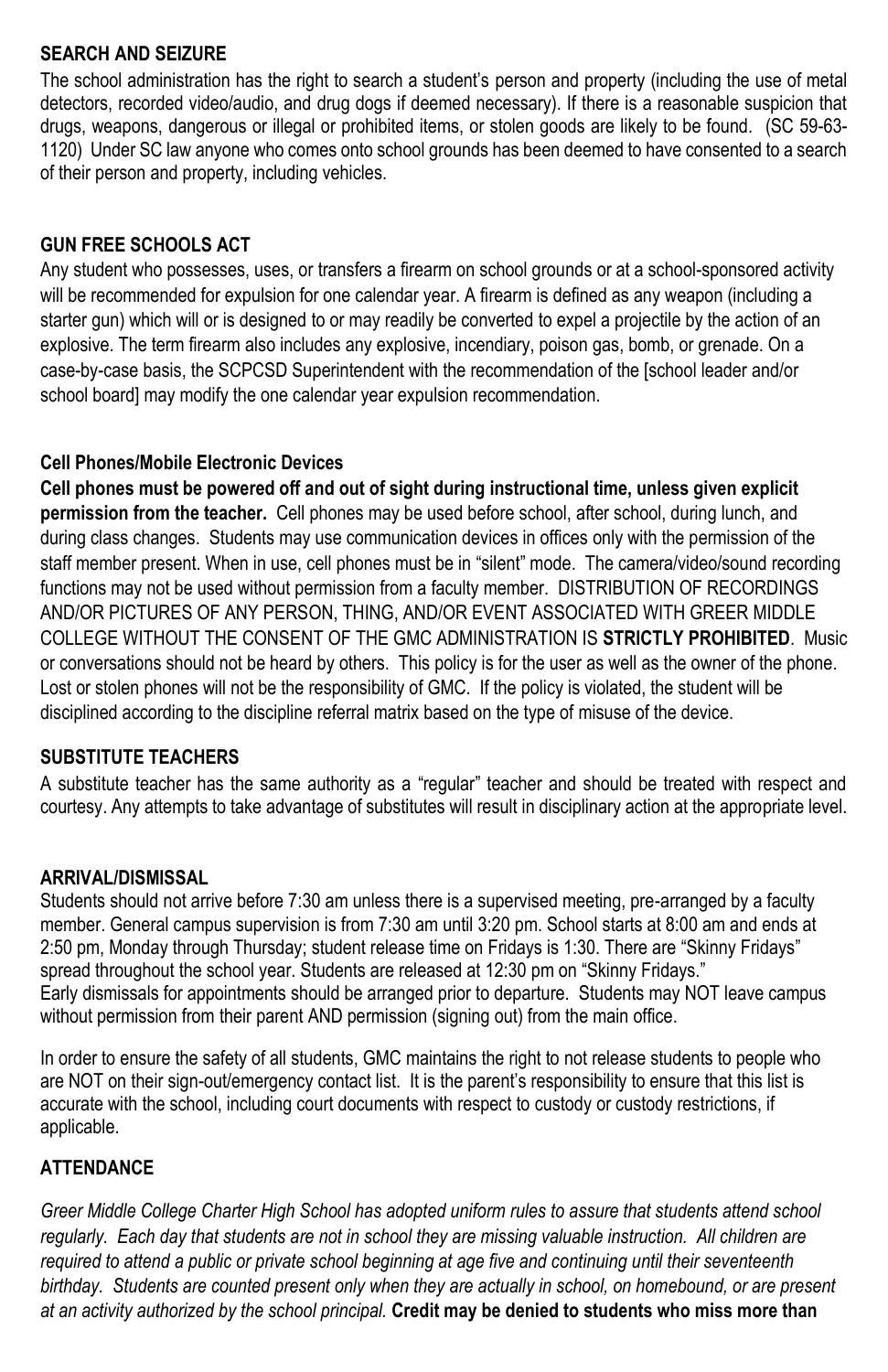## **three (3) days of a half unit course or five (5) days of a one unit course, regardless of the grade earned.**

# **EXCUSED ABSENCES**

South Carolina State Law requires a minimum class attendance of 170 days during the academic school year for a student to receive credit. Under a A/B schedule, any absence that *exceeds 3 days* in a *semester class* and *5 days* **in a** *yearlong class* **must be medically necessary and documented by a physician.** Medical excuses must be submitted to the Attendance Office within 5 days after returning to school.

Excused Absences are defined as absences that occur because of one or more of the following:

- Illness
- Medical/dental related, including appointments (verification needed)
- School sanctioned activities
- Absences related to the legal system
- Family emergencies
- Bereavement/funerals
- Religious observances
- Corporate shadowing
- Short-term suspensions resulting in absences

# **UNEXCUSED ABSENCES**

An absence from school is unexcused if it does not meet criteria categorized as an excused absence or if a signed note is not submitted by the parent/guardian within 24 hours upon the return of the student from an absence. An unexcused absence may be defined as **"truancy"** if the student is absent without the parent's or guardian's knowledge. Failure to document absences will result in the loss of credit restoration privileges once the absence limit (3 in a semester class and 5 in a yearlong class) is exceeded.

# **PROCEDURES FOLLOWING ABSENCE**

It is the student's responsibility to arrange all class make-up work following an absence. Assignments made during the absence must be made up within a time set by the teacher and not to exceed five days unless compelling evidence warrants an extension. Assignments made prior to the absence are due upon student's return to school.

- 1. Absences must be cleared *on the day of return* by submitting a written excuse signed by a parent/guardian/doctor. A student's absence is considered excused *only* when verified by a parent/guardian/doctor. If absences are not cleared upon return, the student will receive an "unexcused absence." Students must remember that it is their responsibility to have their parents/guardians prepare and send documentation to verify excuses for absences *on time*.
- 2. Falsely representing a parent/guardian's documentation in any way will result in disciplinary action.
- 3. Re-admittance notes (excuses) must contain the following: student's full name, specific dates and class periods of absence, reason for the absence, and signature of the parent/guardian or doctor, along with daytime telephone numbers for home or work.

# **GRADE CLASSIFICATION**

Students are classified according to the number of credits earned.

| Sophomores: | Five (5) units - must include English I and one (1) unit of math.                                                  |
|-------------|--------------------------------------------------------------------------------------------------------------------|
| Juniors:    | Eleven (11) units - must include English I and II, two (2) units of math, and one (1) unit<br>of science.          |
| Seniors:    | Seventeen (17) units - must include English I, II, and III, three (3) units of math, and two<br>(2) science units. |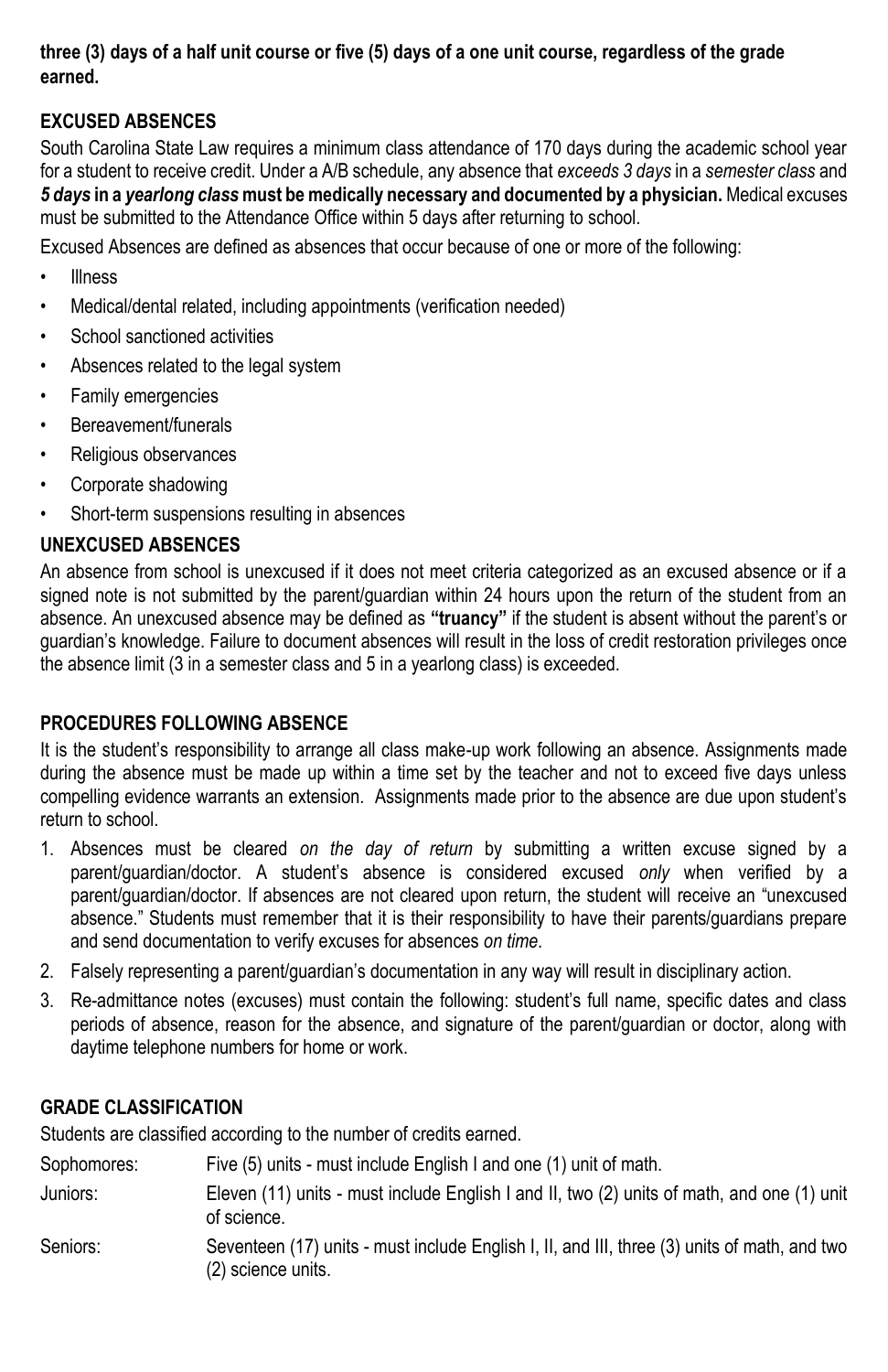## **Uniform GMC Late-work Grading Policy**

A 10-point penalty will be assessed for each school day **ANY and ALL** assignments are late, up to 3 school days. After 3 days, the assignment will receive 50% of credit earned. Minor assignments that have not been turned in by the end of the quarter in which they were assigned, will receive a grade of 0 that cannot be changed. Major assignments that have not been turned in or completed by the end of the semester in which they were assigned, will receive a grade of 0 for the initial attempt that cannot be changed. Students with 0's for major assignments may not be allowed to participate in certain functions (ie: EduScape).

# **TEXTBOOKS**

Students are financially responsible for textbooks if the book is lost, stolen or damaged. Students may write their name in their textbooks using ink BUT ONLY IN THE DESIGNATED AREA ON THE FRONT, INSIDE COVER. Students will not leave textbooks in teacher's classrooms. Students must use book bags for textbook storage as teachers will not be responsible for textbooks left in rooms. Students returning textbooks with the bar code missing or damaged will be charged a \$5 fine. Failure to return a textbook will result in a student's report card being held. Overdue books must be returned or paid for before attending extracurricular activities, prom, or receiving a diploma. Students will return textbooks only to the textbook manager.

Textbooks are loaned free of charge to students, with the exception of summer college classes. Each student issued a textbook has the responsibility to return it in the same condition as when it was issued, less normal wear. Students are encouraged to place a protective cover on each textbook issued. Some academic courses will require calculators. Students need to purchase their own calculators (please refer to each course's required supply/materials list) and book bags.

*Reimbursement for lost or damaged textbooks, lost college books or access codes, computer software, library books, or other school property is charged to the student using current replacement costs. Please see college contract for details on the college textbook policies. The year-end report card will be withheld until the school's business office receives reimbursement monies.*

# **COMPUTER USE**

A computer acceptable use policy, procedures, and permission form must be signed by students and parents/guardians and be on file before computer access is given to GMC students. Computer resources include hardware, software, and the Internet. Such resources are to be used as learning tools for academic research and growth. Inappropriate or unethical use of computer resources and the Internet is strictly prohibited. Students are expected to abide by all GMC lab and technology user rules as well as state and national laws regarding use. In addition to detention time, violation of rules or laws will result in students losing the privilege of using technology at GMC. (See discipline matrix.)

# **GMC STUDENT EMAIL**

All students are issued a school email. All activities related to student email are the property of GMC and is for school/academic use only. Students are not allowed to send mass emails inside or outside of the school domain without permission from a faculty member. Students are expected to check this email at least once each school day. Violations of student email usage fall under the computer use policy.

# **FIELD TRIPS**

Any student wishing to participate in a field trip or similar activity must comply with the dress code, behavioral standards, and parent/guardian permission requirements as outlined by the supervising faculty member. In addition, all transportation for field trips and related activities must be in faculty vehicles, the school bus, or a regular bus or mini-bus. Participating students must be passing all subjects and have submitted signed permission slips prior to the activity.

**WE ARE NOT RESPONSIBLE FOR LOST OF STOLEN PERSONAL PROPERTY**. Students bringing personal property, (such as: cell phones, hats, iPods, mp3 players, etc.) do so at their own risk. These items should be locked up at all times during school hours. These items will be subject to confiscation if visible during the school day.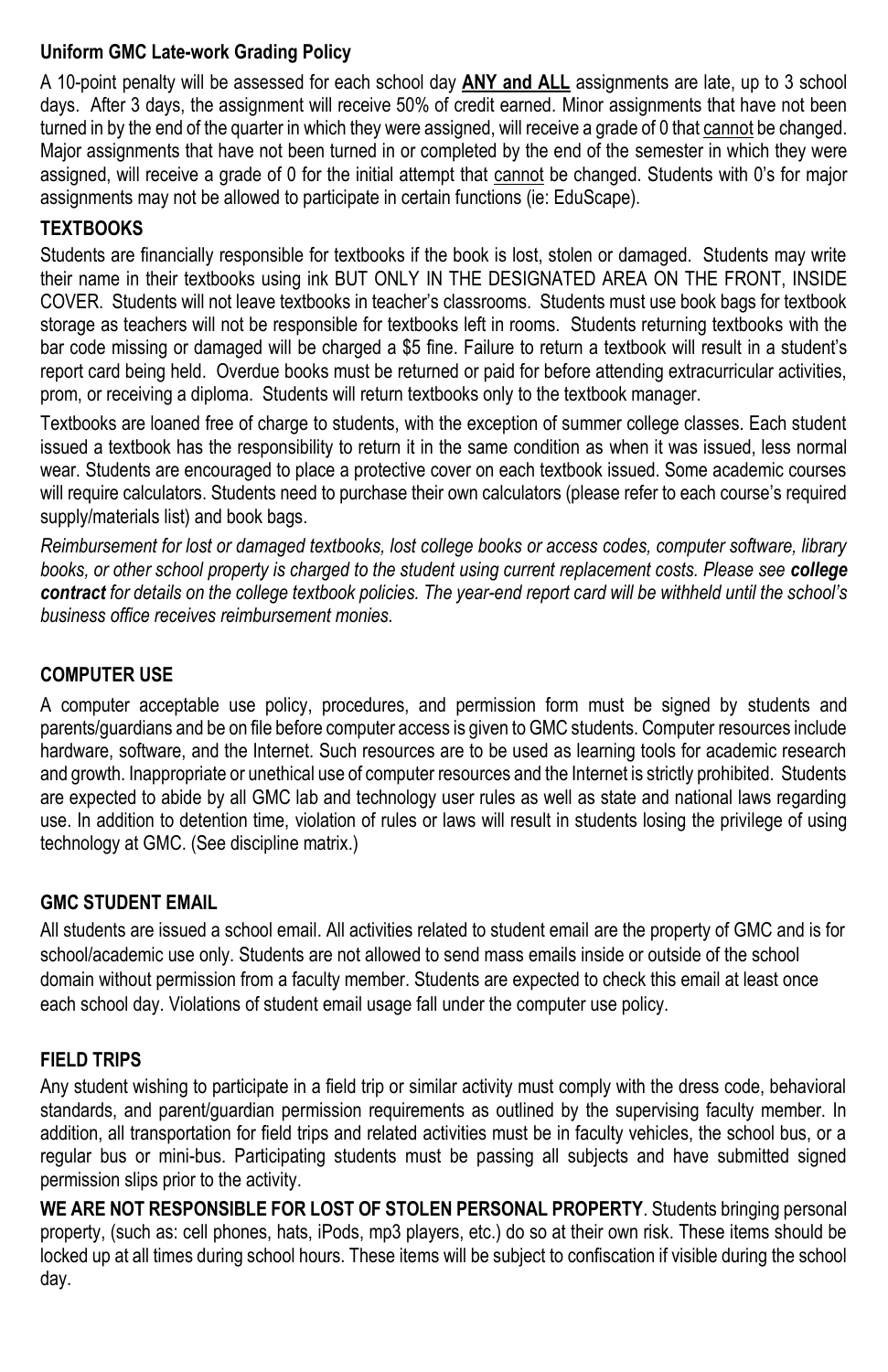# **ELIGIBILITY GUIDELINES FOR GMCCHS STUDENTS TAKING GTC COLLEGE CLASSES**

# **To Qualify for College Courses GMC Students must:**

-Successfully pass the Accuplacer placement test (SAT/ACT scores can also be used).

-Be at mastery in all GMC classes.

-Be proficient (C or above) in all Greenville Tech courses.

-Show initiative, determination, commitment, discipline and responsibility.

- Have great attendance.

-Have the recommendation of their school counselor and teachers.

# **Students will adhere to the course limits set by GMC/GTC:**

-1 st year: two college classes per semester (GMC pays for 3 credit hours per semester)

-2<sup>nd</sup> year: three college classes per semester (GMC pays for 6 credit hours per semester)

-3<sup>rd</sup> year: four college classes per semester (GMC pays for 9 credit hours per semester)

-After the first year of taking college classes, students may take up to two college classes during the summer. All summer courses will be paid by the student.

# **-Payments:**

-Parents/Guardians will receive a bill from GMC at the beginning of the semester -Class of 2022: \$90 per credit hour -Class of 2023 and 2024: \$120 per credit hour

**Based on the above guidelines, students will be encouraged to take classes at GTC. Our sincere desire is that all students have the opportunity to take college classes during their tenure at GMC. The number and type of courses allowed is at the discretion of GMC and Greenville Technical College.**

**Any student who decides not to complete their senior year at GMC will be responsible for refunding the school for the college courses, textbooks, and access codes taken the previous semester.**

\*\*When students are in a Greenville Technical College class, the rules of GMC and Greenville Tech apply. This includes adhering to the high school dress code.

By state law, a student has 5 days to drop a semester class. If a GMC student withdraws from a Greenville Technical College class after the initial drop date, he/she will:

- ∙ Receive a "W" on the college transcript
- ∙ Be required to pay GMC for the textbook and course
- ∙ Receive a grade of 50 for that course on the high school transcript.

If a GMC student earns a "D" or "F" in a Greenville Technical College course, he/she will:

- Be required to retake the same course but must wait one semester before retaking that course or any other Greenville Tech course. (unless administration approves retaking the course the following semester)
- Pay for the same course at his/her own expense prior to enrolling in another Greenville Tech course.
- Both attempts will remain on the student's high school transcript, but only the highest grade will be calculated into the student's college GPA.

# **GTC LIBRARY & WRITING AND MATH CENTERS**

All GMC students are eligible for a Greenville Technical College library card and to utilize the Greenville Technical College libraries. Students who take classes at Greenville Tech may also check out laptop computers. (The form for both of these is on the GMC website.) Students who take Greenville Tech classes can get help with writing assignments at the College Writing Center. Students taking GTC mathematics classes can get math assistance at the Math Center. Hours of operation are posted at the College. These two areas are staffed with GTC faculty and peer tutors. Greenville Technical College instructors are available to assist students during their posted office hours.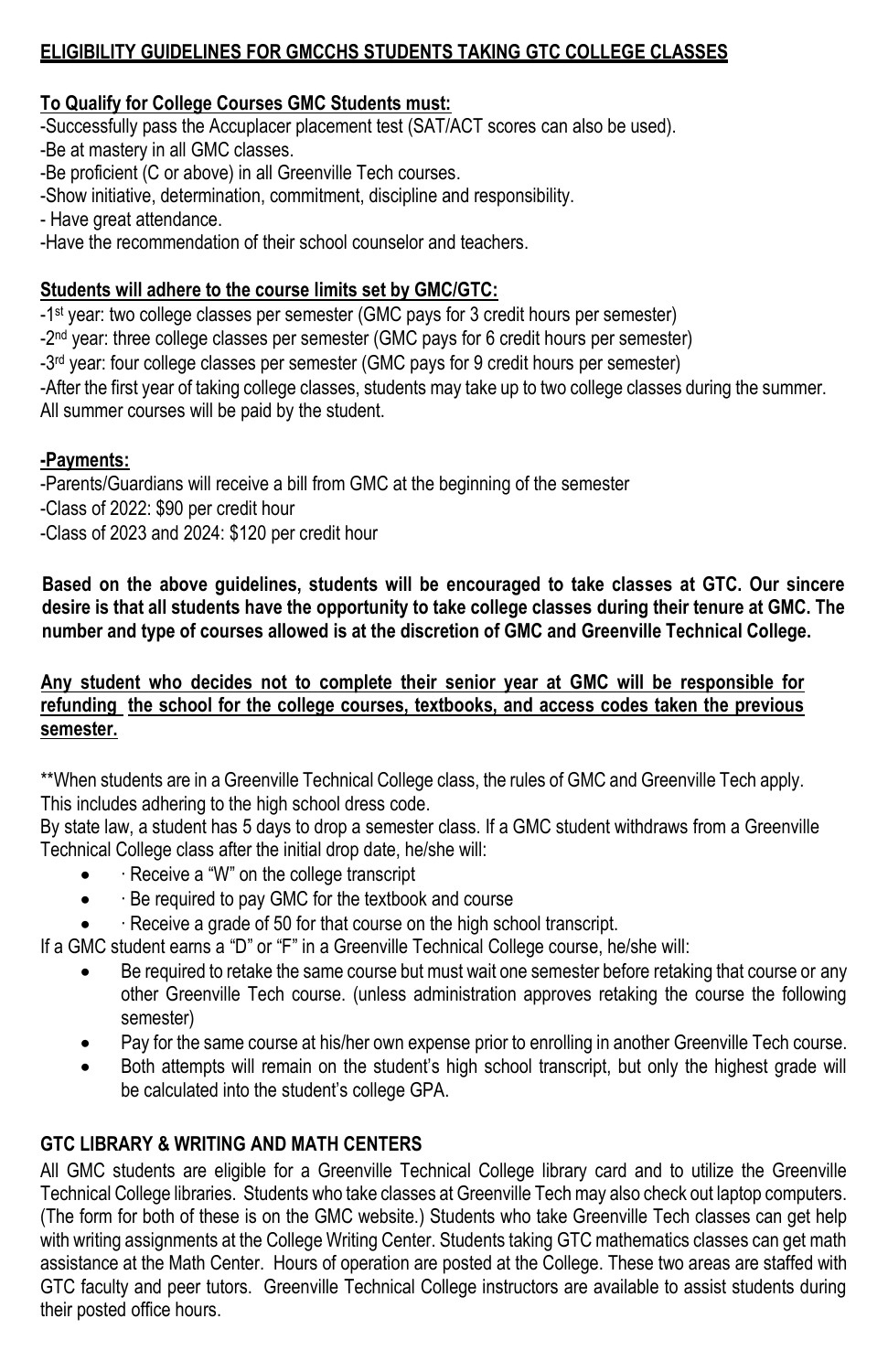| <b>GRADUATION REQUIREMENTS</b> |                                    |
|--------------------------------|------------------------------------|
| <b>ENGLISH</b>                 | 4 units                            |
| MATH 4 units                   |                                    |
| <b>SCIENCE</b>                 | 3 units                            |
| PHYSICAL EDUCATION             | 1 unit                             |
| <b>SOCIAL STUDIES</b>          |                                    |
| US History                     | 1 unit                             |
| Government                     | $1/2$ unit                         |
| Economics                      | $1/2$ unit                         |
| Other social studies           | 1 unit                             |
| <b>COMPUTER SCIENCE</b>        | 1 unit                             |
| <b>FOREIGN LANGUAGE</b>        | 1 units                            |
| <b>ELECTIVES</b>               | 6 units (including senior project) |
| TOTAI                          | 24 units                           |
|                                |                                    |

Students must also be keyboarding proficient. GMC also requires that each student successfully complete a minimum of 200 hours of community and/or school service (50 hours per year), a Senior Project, and the Senior Project class.

# **CLASS RANK**

Computation of senior students' grade point average for class rank will be determined at the end of the seventh (7th) semester. Class rank is determined by adding the quality points and then dividing the total by the number of courses attempted using the South Carolina Uniform Grading Policy.

# **GRADING AND GPR CALCULATION**

Under the South Carolina Uniform Grading Scale high school students receive a numerical grade for each subject based on the scale. The numeric grade and category of the course will determine the quality points earned for each subject. College Prep and Tech Prep courses earn the base weight. Honors and dual credit courses have higher values.

Students and parents need to choose courses carefully. Students who withdraw from a course after 5 days in a 90-day course or 10 days in a 180-day course will receive an "F" with zero quality points that will be included in the student's GPA.

## **GRADING SCALE**

| Α   | $90 - 100$ | 59 or below (no credit) |
|-----|------------|-------------------------|
| B   | $80 - 89$  |                         |
| - C | $70 - 79$  |                         |
| D   | $60 - 69$  |                         |

GMC follows the South Carolina Uniform Grading Scale.

To receive credit for a course at GMC, a student must complete instructional requirements at the mastery level (80 and above) and also must be in compliance with the attendance policy. A student who fails to comply will not receive credit for the course.

Grades earned by the student are numerical. A student's numerical average is determined by considering each unit grade along with semester and/or final exams and projects as a certain percentage of the overall course grade. Following are performance levels of the GMC grading scale:

An average of 85-100 is needed to qualify for the Life Scholarship.

If a student receives below proficiency (0-79) on a major graded assignment, another opportunity will be given to master the material with further instruction through Academic Assistance. Retesting will follow the additional instruction, if a student attends Academic Assistance.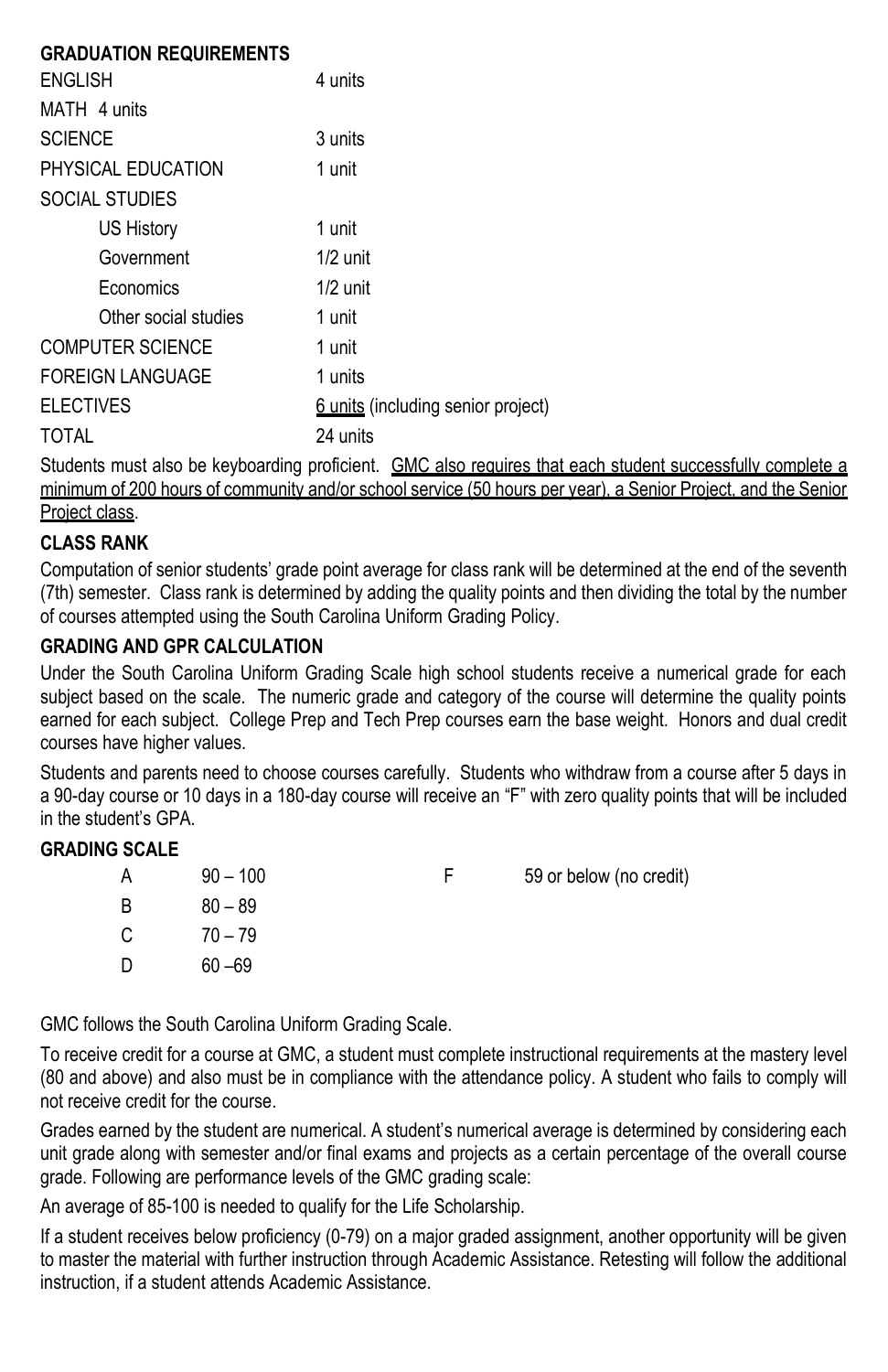# **GRADING, PROGRESS REPORTS/REPORT CARDS, AND RETESTING**

GMC students are allowed to re-do major assessments if the original score earned is below an 80. The grade for the re-do is calculated using 70% of the new grade and 30% of the original grade and is capped at an 80. Multiple attempts may be given at the discretion of the teacher. Students receive report cards at the end of each 4 nine-week grading period. Students and parents will be prompted to check the portal for a grade update at the midpoint of each nine-week grading period. Final grades for courses are determined by averaging both grading periods with the final exam. Numerical grades will be entered on the report cards for the nine weeks' grades and final grades. All grades are available online at any time through the Parent Portal.

## **VALEDICTORIAN/SALUTATORIAN**

In order to be eligible to be valedictorian and or salutatorian at GMC a student must have been enrolled at GMC for the last four semesters prior to graduation (semesters 5, 6, 7, & 8).

## **GRADUATION HONORS REQUIREMENTS**

Summa Cum Laude 5.0+; Magna Cum Laude 4.65-4.99; Cum Laude 4.4-4.64 (based on GPA after 7 semesters)

## **STATE DIPLOMAS**

GMC only awards state diplomas to students who have met all GMC requirements for graduation. GMC does not award certificates of attendance.

## **STUDENT-LED CONFERENCES**

Each student is required to conduct a conference with his/her parents and advisor at the end of 1st and 3rd quarters. The student-led conference provides an opportunity for the student to share his/her Individual Learning Plan and overall progress in school. This is an attendance day for all students. Students are expected to attend the conference in dress code, conduct the conference seriously and share important information from their Individual Learning Plans and progress in school. Students will also be given first and third quarter report cards during these conferences.

#### **EXAM POLICY**

Exams are administered at the end of each semester. Mid-term exams count as 10% of the semester grade. Final exams count 10% of the overall yearly average. Students must return all books and clear all fines and debts prior to final exams. No "make-up" exams will be given unless the student's absence has been approved through the administration. There are **NO** exam exemptions. Some courses require students to take a state mandated End-of-Course Exam. EOC exams count as final exams in those courses (20%).

#### **OFFICE HOURS**

Office Hours are held from 2:55-3:55 following the normal school day. Students receive peer tutoring, extra teacher assistance, review for proficiency of class objectives, or more time to work on assignments. Students are expected to use this time to work, not to socialize. Attendance at Office Hours is REQUIRED when a student scores below mastery (<80) on a major assessment and/or when a student's overall average drops below mastery (<80). Additionally, any student who would like extra help may attend. Office Hours take priority over all other activities including athletic events or practices, all clubs, etc. Students are responsible for making transportation arrangements when attending Office Hours.

## **OFFICE HOURS SCHEDULE:**

Monday – Career and Technology/Spanish Tuesday – Science/Electives Wednesday – English Thursday – Math/Social Studies Friday – Re-test (1:30)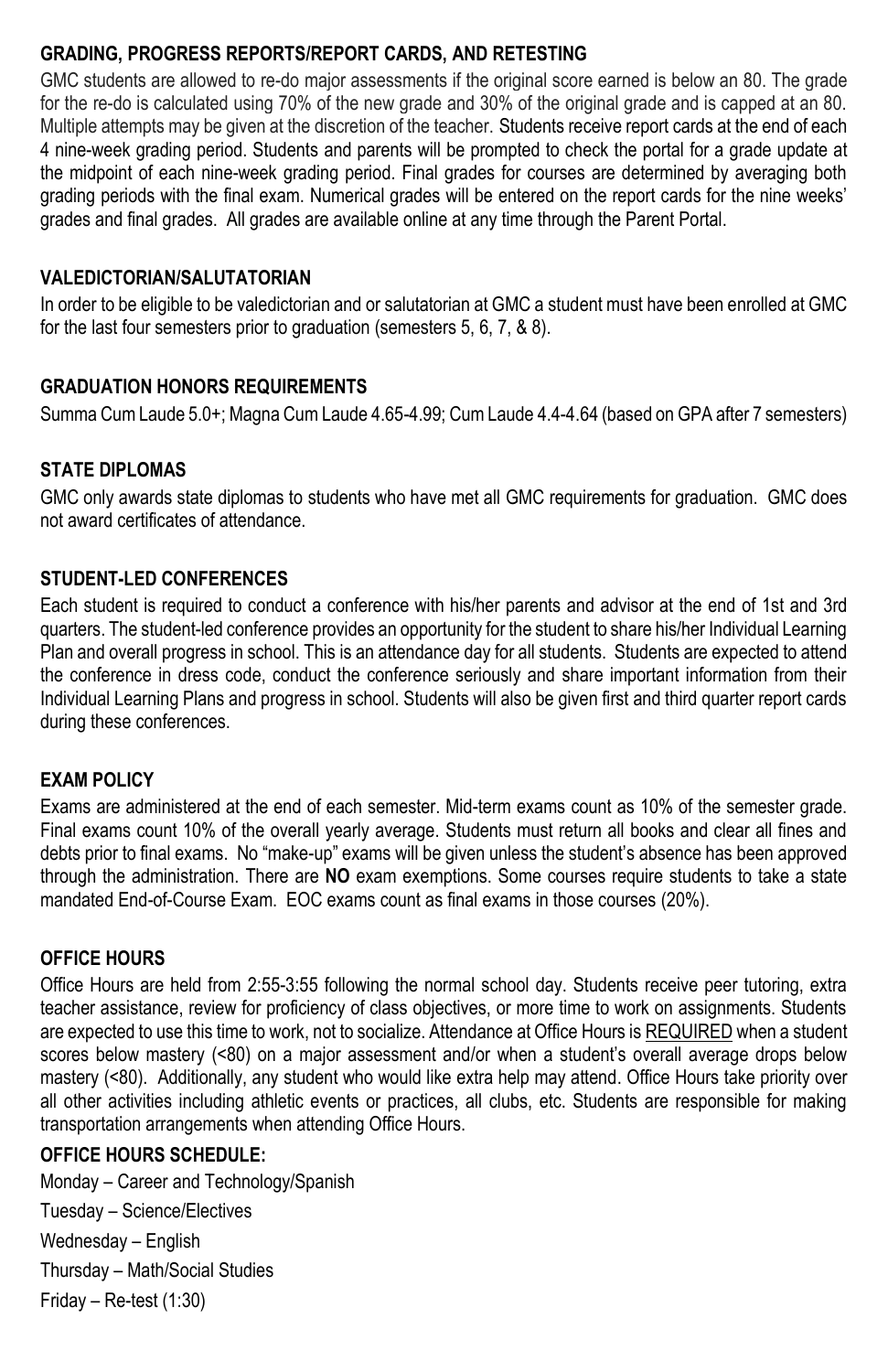## **SMART CENTER/AIC's**

GMC's Smart Center is provided to assist students after school until 5 pm. Complete information concerning the Smart Center and Academic Intervention Contracts can be found on GMC's website.

## **PARTICIPATION IN EXTRA-CURRICULAR EVENTS**

To be eligible to participate in a GMC extra-curricular activity, a student is required to:

Meet the academic requirements set forth by the school and (if applicable) the state organization governing the sport, activity or program AND have and maintain a record of acceptable and appropriate citizenship, character, and personal conduct, both inside and outside the school.

Forms for eligibility must be signed by each teacher and given to the adult in charge of the activity. Also both parent/guardian and student must sign the form, which includes the advisor's name and an outline of the activity's functions and procedures.

## **ANNOUNCEMENTS**

Announcements will be distributed through several avenues. Announcements will be emailed to all families that have submitted a working email address. If your email address changes for any reason, please contact the school office. Announcements will also be disseminated through the GMC website, monthly calendars, letters from the principal and board of directors, and through verbal statements from faculty and staff.

**TELEPHONES** in the main office and teacher classrooms are not for student personal use and are to be used only in a case of emergency.

**STUDENT MESSAGES** of only an emergency nature will be given to students, and only those from a parent. Students should not use GMCCHS as a personal mailing address or for deliveries.

**EMAIL ADDRESS, HOME ADDRESS, AND PHONE NUMBER CHANGES** need to be reported to the main office so that changes may be made in the computer.

## **DISTRIBUTION OF LITERATURE**

No pamphlets, posters, advertisements, or literature of any type may be distributed or posted on campus without the approval of the principal. School personnel and students may not participate in political campaigns or activities on campus at any time. No school employee or student may distribute campaign materials at school. This does not apply to student government campaigns and election activities.

## **DELIVERIES**

Deliveries should **not** be arranged by students or parents. Items ordered as a delivery to GMC by a student or parent will be turned away. This includes, but is not limited to, food and floral arrangements.

## **SENIOR INFORMATION**

Students meeting all school and state diploma/certificate requirements are invited to participate in graduation ceremonies. These guidelines will be provided to and discussed with seniors during the school year. Seniors are responsible for clearing all accumulated financial obligations and school debts prior to graduation practices. Failure to do so will result in the student not being allowed to participate in graduation ceremonies. All seniors may order caps and gowns, but purchase does not guarantee that a student will graduate or be allowed to participate in graduation. \*\*Seniors' service hour sheets (200 total hours) is DUE at their SPRING SLC! See the information on the updated service hour sheet itself for specific requirements and expectations.

College visitations that require the senior to miss a school day should be prearranged through the administration. Class work for prearranged visit may be made up. Seniors are allowed 2 college visit days, without consequence, per year.

Transcripts are generated through the guidance department. Seniors are entitled to three (3) final transcripts sent to institutions of higher learning at no charge. Each additional transcript cost \$3.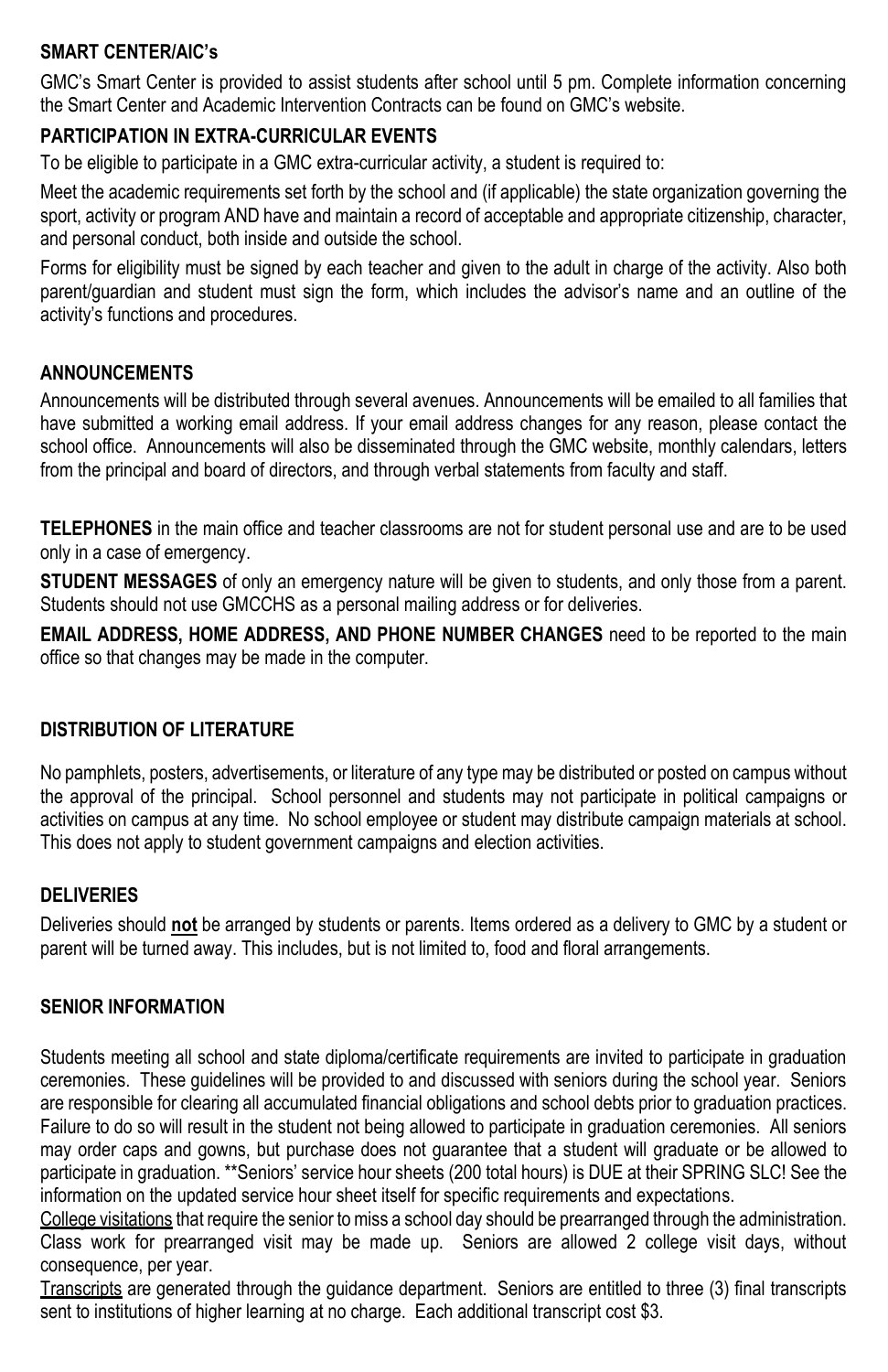# **STUDENT RECORDS**

A student and his parent have a federal statutory right to review all official school related records, files, and data directly related to the student. Records will be made available to parents and students within a reasonable amount of time from the time of the request. Should the parent or the student dispute the accuracy or believe that the student's rights have been violated; the parent is to be provided a hearing to challenge the disputed information. Students eighteen (18) or older may have access to their records without parental permission.

College Board Exams scores are required by most colleges as well as transcripts. The Scholastic Aptitude Test (SAT I) measures the basic verbal and mathematics abilities a student has acquired. The Preliminary Scholastic Aptitude Test (PSAT) is open to all students who would like to take a nation-wide test similar to the College Board. The PSAT is the instrument which is responsible for the National Merit Scholarships which result from a junior's test scores. Information, application, and booklets are available in the guidance office.

## **STANDARDIZED TESTING PROGRAM**

The Preliminary Scholastic Aptitude Test (PSAT) is open to all students who would like to take a nation-wide test similar to the SAT. The PSAT is the instrument which is responsible for the National Merit Scholarships which result from a junior's test scores. The PSAT will be administered to all sophomores and juniors that sign up to take it. The ACT will be administered in the spring to students in their third year of high school.

## **IMPORTANT INFORMATION ABOUT ADMISSION TO STATE COLLEGES AND UNIVERSITIES**

South Carolina public colleges and universities require applicants for admission to complete a certain course of study while in high school.

| AREA                       | <b>UNITS</b>                                                                                                                                                                               |
|----------------------------|--------------------------------------------------------------------------------------------------------------------------------------------------------------------------------------------|
| ENGLISH                    | 4 - At least two having strong grammar and composition, at least one<br>in English literature, and at least one in American Literature (College<br>preparatory English I, II, III, and IV) |
| <b>MATHEMATICS</b>         | 4 - Including Algebra I and II, Geometry, and Pre-calculus are strongly<br>recommended as the 4th unit.                                                                                    |
| <b>LABORATORY SCIENCES</b> | 3 - Chosen from biology, chemistry and/or physics.                                                                                                                                         |
| <b>FOREIGN LANGUAGE</b>    | 2 - Two units of the same foreign language and a third unit is strongly<br>recommended depending on college major.                                                                         |
| <b>OTHER</b>               | 1 - Computer science or World History, World Geography, or Western<br>Civilization.                                                                                                        |
| US HISTORY                 |                                                                                                                                                                                            |
| <b>ECONOMIC</b>            | 1/2                                                                                                                                                                                        |
| <b>GOVERNMENT</b>          | 1/2                                                                                                                                                                                        |
| ADDITIONAL SOCIAL STUDIES  |                                                                                                                                                                                            |
| PHYSICAL EDUCATION/ROTC    |                                                                                                                                                                                            |

## **EMERGENCY PROCEDURES**

A planned program for evacuation of all personnel and students exists in our Emergency Preparedness Plan. A chart showing the excavation plan is posted in each classroom and teachers are to inform students of routes. Students will practice evacuation and emergency drills (fire, tornado, earthquake, lockdown) at various times during the year.

#### **EMERGENCY INFORMATION**

The ability to contact parents/guardians quickly is essential. Parent/guardians should keep updated address